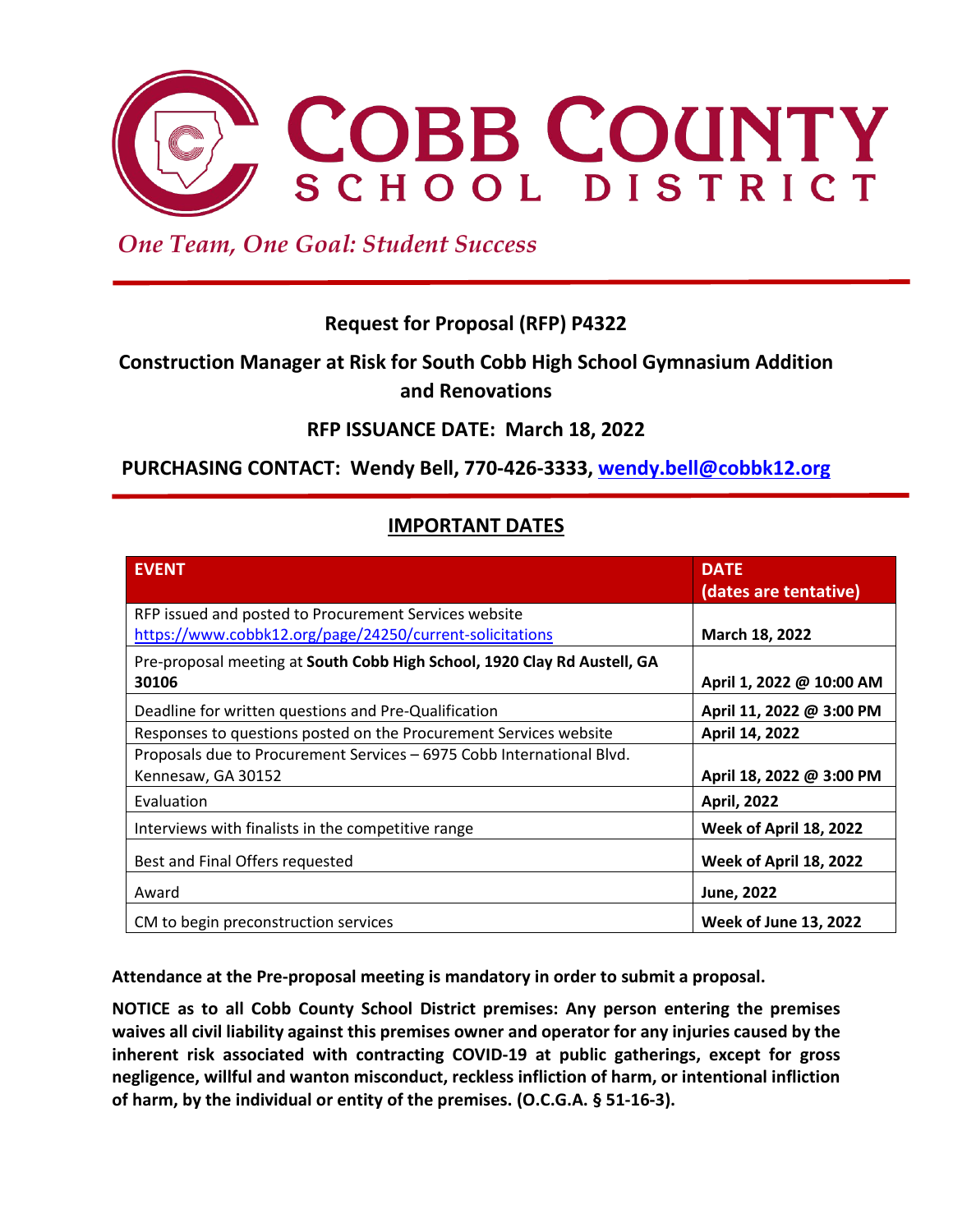

514 Glover Street Marietta, GA 30060 Telephone: (770) 426-3300

*Procurement Services Department* **www.cobbk12.org** *One Team, One Goal: Student Success* **March 18, 2022**

TO ALL VENDORS:

Cobb County School District (CCSD) invites proposals for furnishing Construction Manager at Risk services required for **"Request For Proposal (RFP) P4322, Construction Manager at Risk for South Cobb High School Gymnasium Addition and Renovations"** as described in this document.

The CCSD Procurement Services Department General Terms and Conditions are hereby acknowledged, understood, and agreed to by the parties and are hereby fully incorporated into the solicitation document and the resulting contract. Refer to the CCSD Procurement Services website for the complete General Terms and Conditions. Go t[o www.cobbk12.org.](http://www.cobbk12.org/) From this screen, select **"Menu",** select **"Departments"**, choose **"Procurement Services"** and find the link to **"General Terms and Conditions"** located in the center of the page.

A **pre-proposal meeting** will be held at **10:00 Eastern Time on April 1, 2022 at South Cobb High School, 1920 Clay Road, Austell, GA 30106. Attendance at this pre-proposal meeting is mandatory.**

Contractors are instructed to read carefully all terms, conditions, specifications, and requirements in this RFP. Contractors are required to complete and return all forms in their entirety. Questions regarding the proposal should be directed in writing to **Wendy Bell**[, wendy.bell@cobbk12.org](mailto:wendy.bell@cobbk12.org) . Only questions received prior to April 11, 2022 at 3:00 PM, shall be considered. Answers will be posted to the CCSD Current Solicitations website by April 14, 2022.

All proposals submitted must be in a sealed envelope marked with your company name and **"RFP P4322, Construction Manager at Risk for South Cobb High School Gymnasium Addition and Renovations".**  Please deliver your proposal to Cobb County School District, Procurement Services Department, Suite D, 6975 Cobb International Blvd., Kennesaw, Georgia 30152. **Attn: Wendy Bell, 770-426-3333.** 

The proposal acceptance period will close on **Monday, April 18, 2022 at 3:00 p.m. Eastern Time.** Please allow ample time for delivery. Proposals submitted after the due date/time will not be accepted, however, proposals can be submitted before the due date/time.

CCSD reserves the right to accept or reject any or all proposals and to waive any technicalities or informalities.

Your interest and participation in the CCSD solicitation process is appreciated.

Sincerely,

rutaie 12

Barbara Bates, CPPB, NIGP-CPP Director of Procurement Services

**BOARD OF EDUCATION** David Chastain, *Chair* • David Banks, *Vice Chair* Randy Scamihorn • Jaha Howard • Leroy Tre' Hutchins • Charisse Davis • Brad Wheeler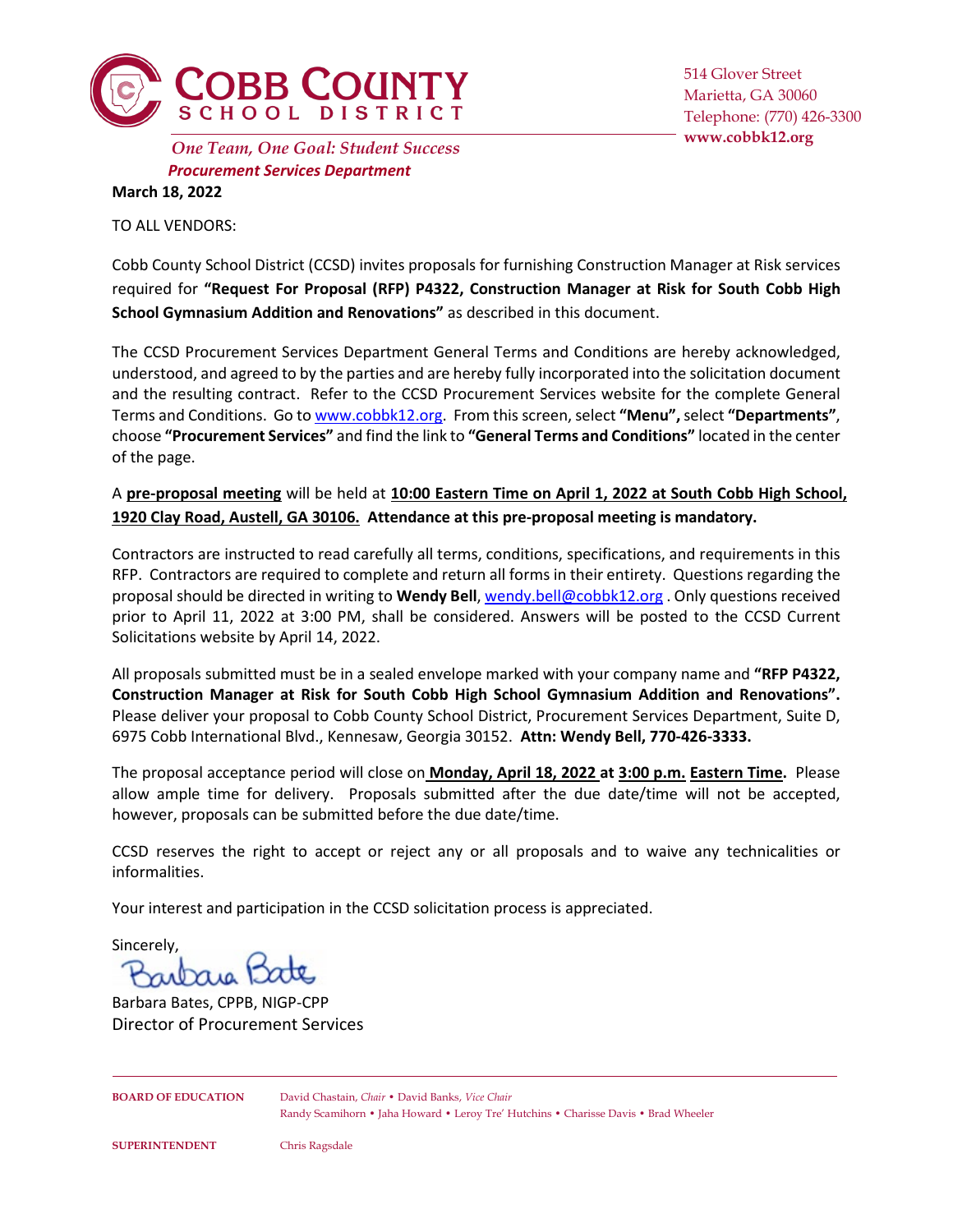# COBB COUNTY SCHOOL DISTRICT MARIETTA, GEORGIA PROCUREMENT SERVICES DEPARTMENT

# **TABLE OF CONTENTS**

| <b>Section</b>                                                                                                                   | Page $#(s)$         |
|----------------------------------------------------------------------------------------------------------------------------------|---------------------|
| <b>Submission Requirements</b>                                                                                                   | $4 - 8$             |
| <b>Special Terms and Conditions</b>                                                                                              | $9 - 18$            |
| Conflict of Interest                                                                                                             | 19                  |
| Georgia Security and Immigration Compliance Act Documents                                                                        | $20 - 24$           |
| Non-Collusion Affidavit                                                                                                          | 25                  |
| Acknowledgement and Agreement                                                                                                    | 26                  |
| Cost Proposal Form                                                                                                               | 27                  |
| "No Response" Reply Form                                                                                                         | 28                  |
| Checklist                                                                                                                        | 29                  |
| Label                                                                                                                            | 30                  |
| AIA Document A201 - 2017 General Conditions of the Contract for<br>Construction                                                  | Attachment A        |
| AIA Document A133 - 2009 Standard Form of Agreement Between<br>Owner and Construction Manager as Constructor, Includes Exhibit A | <b>Attachment B</b> |
| <b>Project Cost Matrix</b>                                                                                                       | Attachment C        |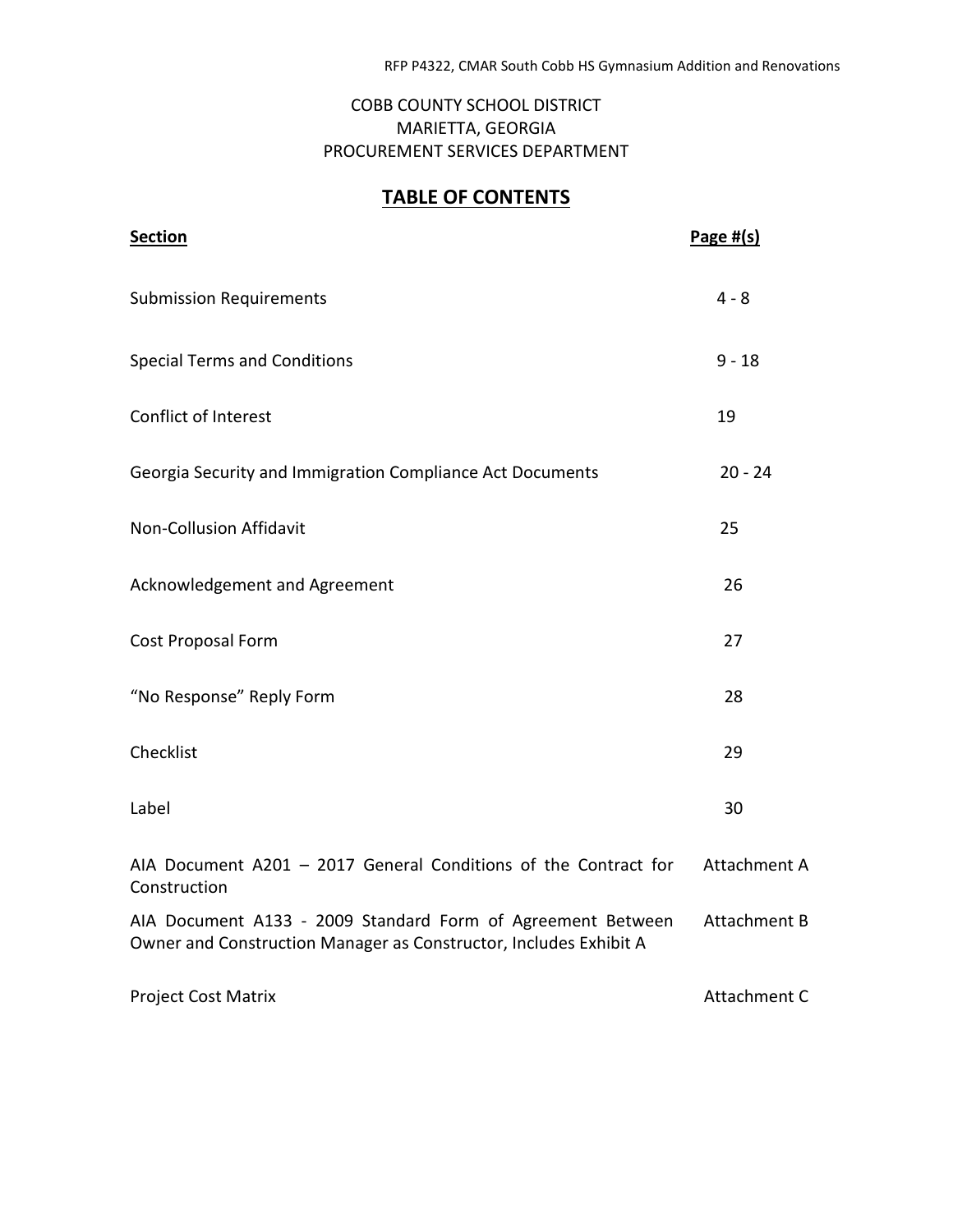# **1.0 COMMUNICATIONS WITH CCSD STAFF**

- **1.1** All communications concerning this RFP must be submitted in writing by email to the CCSD Procurement Services Department. Email to **[wendy.bell@cobbk12.org](mailto:wendy.bell@cobbk12.org)** is the preferred method of communication. Only written questions submitted via email will be accepted. Only written responses distributed by the Procurement Services Department will be binding upon the CCSD. The Procurement Services Department, in its discretion, may call upon user departments for clarification in their area of expertise.
- **1.2** From the issue date of this RFP until completion of the entire solicitation process and announcement of award notification, all contractor communication regarding this RFP must be authorized by the Procurement Services Department including but not limited to communications with school system employees and/or contracted agents related to this RFP. Violation of this provision may result in rejection of the contractor's response.
- **1.3** It is the contractor's responsibility to check the CCSD Current Solicitations website for any addenda, responses to contractor questions, or other communications that may be issued or released during the solicitation period. Following receipt of contractor responses to a solicitation, it is the contractor's responsibility to be available via email and phone during the review process in the event clarification or additional information is required. If clarification or additional information is requested, the responsibility rests on the contractor to ensure that CCSD receives requested information before the deadline(s) indicated.

#### **2.0 SUBMISSION OF PROPOSALS**

- **2.1** Responses must be on the forms furnished within this RFP and completed in their entirety. Proposals must be submitted in a sealed envelope marked with your company name and "**RFP P4322, Construction Manager at Risk for South Cobb High School Gymnasium Addition and Renovations"** clearly marked on the outside of the envelope. **Additionally, CCSD requests that all responses be submitted in electronic form via USB flash drive or CD. PDF format is acceptable unless otherwise stated.**
- **2.2** Contractors are instructed to read all terms, conditions, and specifications as outlined in the RFP carefully. Responses must be either typed or written in ink. Any correction made within the RFP submission (white-out or strikethrough) must be initialed by an authorized representative of the company submitting the proposal or the proposal may be rejected by CCSD.
- **2.3** All responses submitted become the property of the CCSD and are subject to applicable open records policies and laws.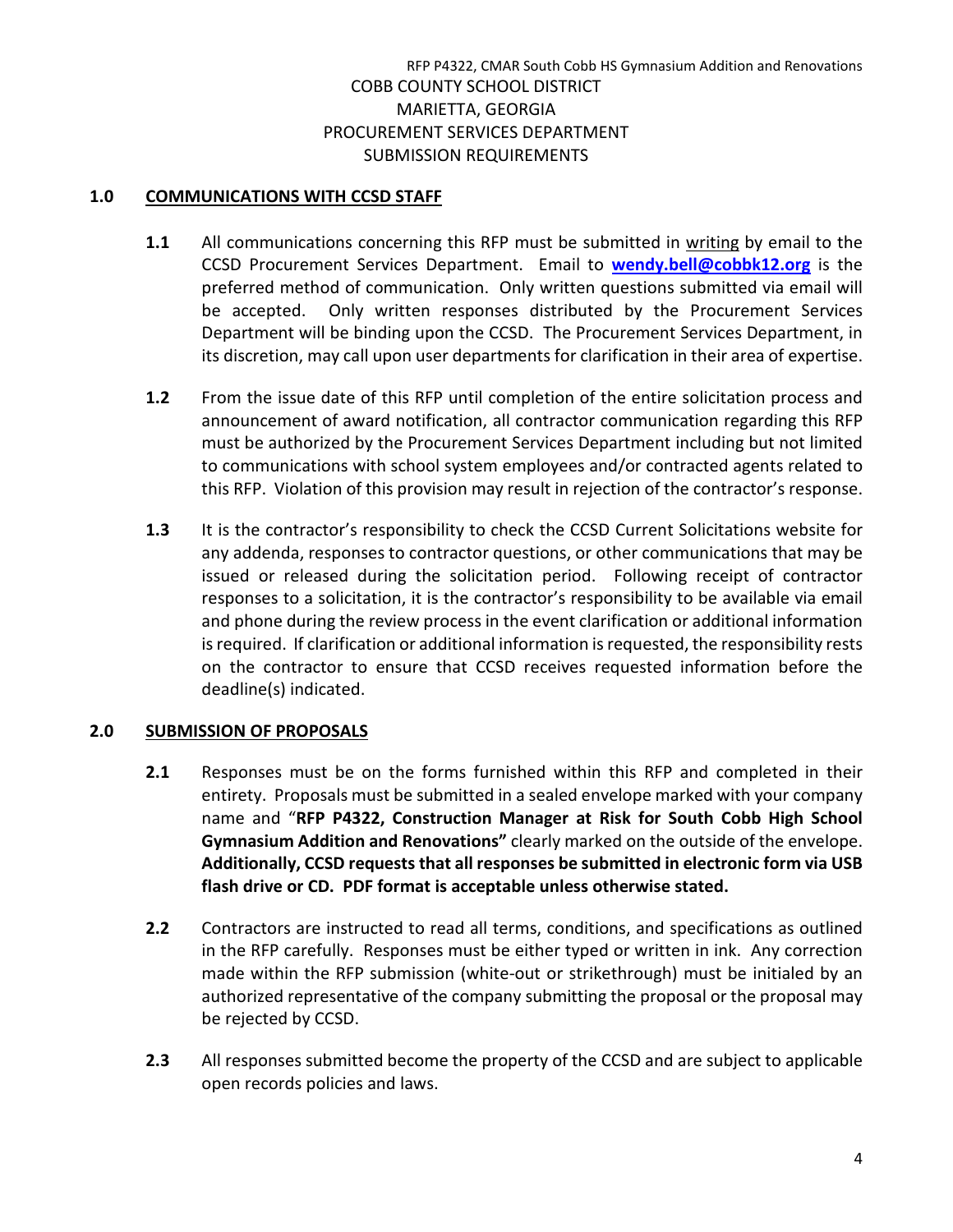**2.4** Responses are to be delivered no later than the date and time **(determined by the date/time stamp of the CCSD Procurement Services Department)** set forth in this RFP. Contractors are advised to consider that hand delivery assures timely receipt. Proposals and supporting documentation must be submitted to:

Cobb County School District Procurement Services Department **RFP P4322, Construction Manager at Risk for South Cobb High School Gymnasium Addition and Renovations Attn: Wendy Bell** 6975 Cobb International Boulevard, Suite D Kennesaw, GA 30152 Fax number: (770) 426-3371

Proposals must be submitted in sealed envelopes.

Both the cost and non-cost responses must be submitted by the due date stated in this solicitation.

Any proposal received after the designated time will be deemed late and will not be considered by the CCSD. Proposals may also be emailed t[o wendy.bell@cobbk12.org.](mailto:wendy.bell@cobbk12.org) **If proposals are emailed, an original hard copy of your response must be received by the Procurement Services Department no later than 3:00 PM Eastern Time the next business day after the proposal due date. The hard copy will serve as the legal document; it must match the email copy.** Use of emailed responses is at the sole risk of the vendor, and CCSD is not responsible for the failure of any computer hardware, software, or other devices. If the hard copy does not match the email copy, CCSD reserves the right to declare the response non-responsive and to take such remedial action as it deems necessary or appropriate. Such remedial action includes, but is not limited to, suspending contractor from participating in future CCSD solicitations.

The **Cost Proposal Form**, page 27, must be submitted separately from the rest of your response. One original copy of the cost section of the proposal must be submitted in a sealed envelope labeled:

# **RFP P4322, Construction Manager at Risk for South Cobb High School Gymnasium Addition and Renovations**

Contractor Name Cost Proposal

One original and **7** copies of the non-cost sections of your proposal response (including supporting documentation) must be submitted in sealed packaging and labeled: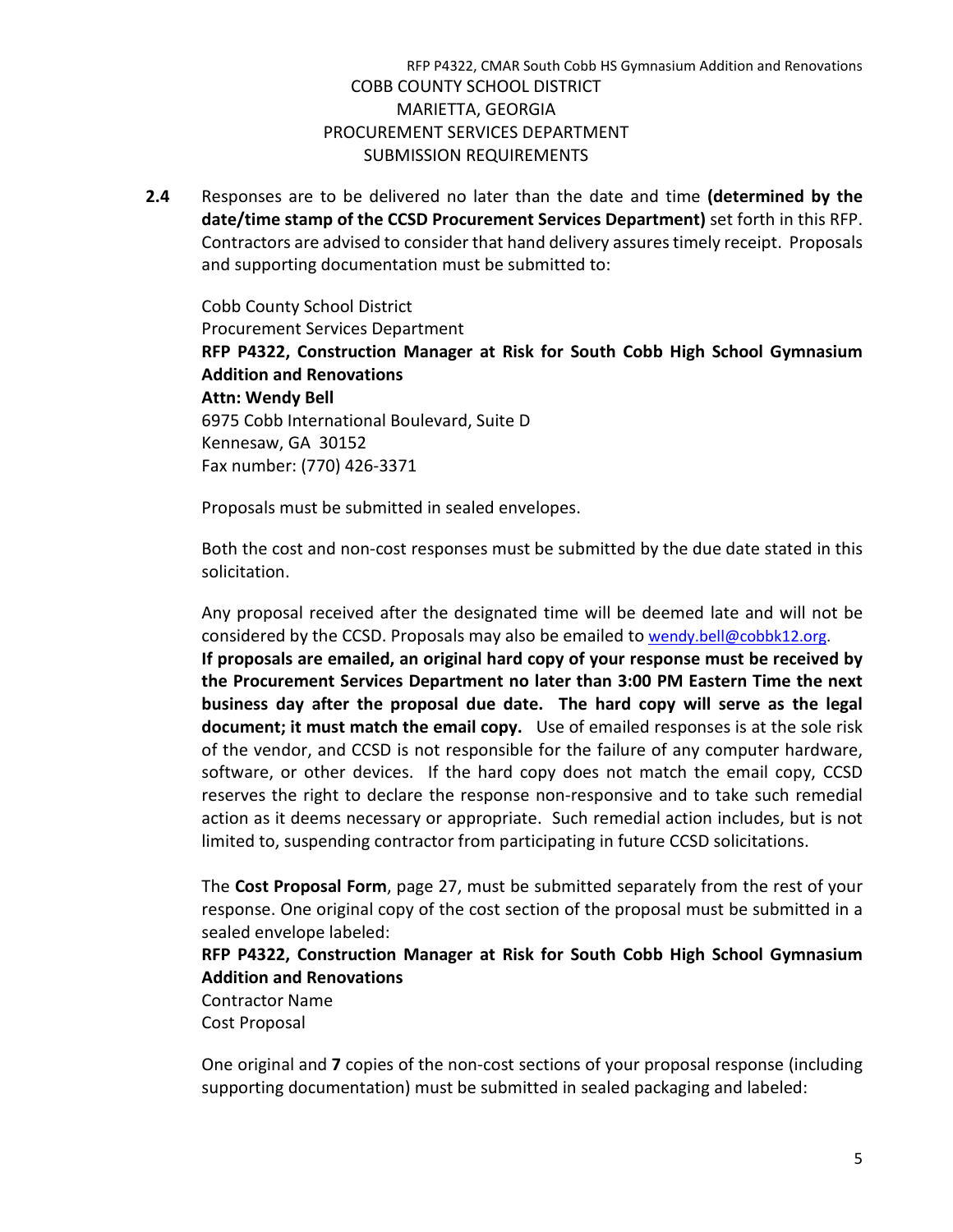# **RFP P4322, Construction Manager at Risk for South Cobb High School Gymnasium Addition and Renovations**

Vendor Name Non-Cost Proposal

- **2.5 In addition to the paper submission, CCSD requests that all responses be submitted in electronic format via USB flash drive or CD. PDF format is acceptable unless otherwise stated. Electronic files should be named and submitted as follows:** 
	- **2.5.1** Non Cost Proposal, saved as: Proposal, Company Name
	- **2.5.2** Cost, saved as: Cost, Company Name
	- **2.5.3** Required documents, saved as: Required Documents, Company Name
- **2.6** Non-Cost Proposal Submission Requirements: Each section should be clearly labeled with the corresponding RFP section name and number.

# **3.0 EVALUATION**

- **3.1 Organization and Completeness of Proposal** Contractor's proposal must provide straightforward, concise proof of the capabilities to satisfy RFP requirements. For ease of review, responses must be organized in the exact same order as the RFP or as stipulated in the RFP. Each section should be clearly labeled with the corresponding RFP section name and number. Any additional documents provided by the contractor must also be clearly labeled with the corresponding RFP section name and number. All requested information must be included, and all forms completed in entirety. (All spaces must be completed on all requested documentation.) Any proposals that do not include all required information may be considered non-responsive and disqualified.
- **3.2 Evaluation Procedures Review of Proposals** A committee comprised of representatives from the **SPLOST Department and Procurement Services** will evaluate the proposal responses on the basis of qualifications, relevant experience, responsiveness of proposers, as well as cost. Cost will not be the sole determining factor in the award.

Each proposal will be reviewed for completeness to ensure that all mandatory requirements are addressed satisfactorily. The committee may request additional clarification/information from the responding contractor(s).

The committee will evaluate the quality and completeness of each response as it addresses each requirement of the RFP. All non-cost related areas of the response are evaluated during this phase. A list of areas being reviewed for this specific RFP, along with the associated point values is included in the Evaluation Criteria below. The committee may in its sole discretion and in the course of the evaluation request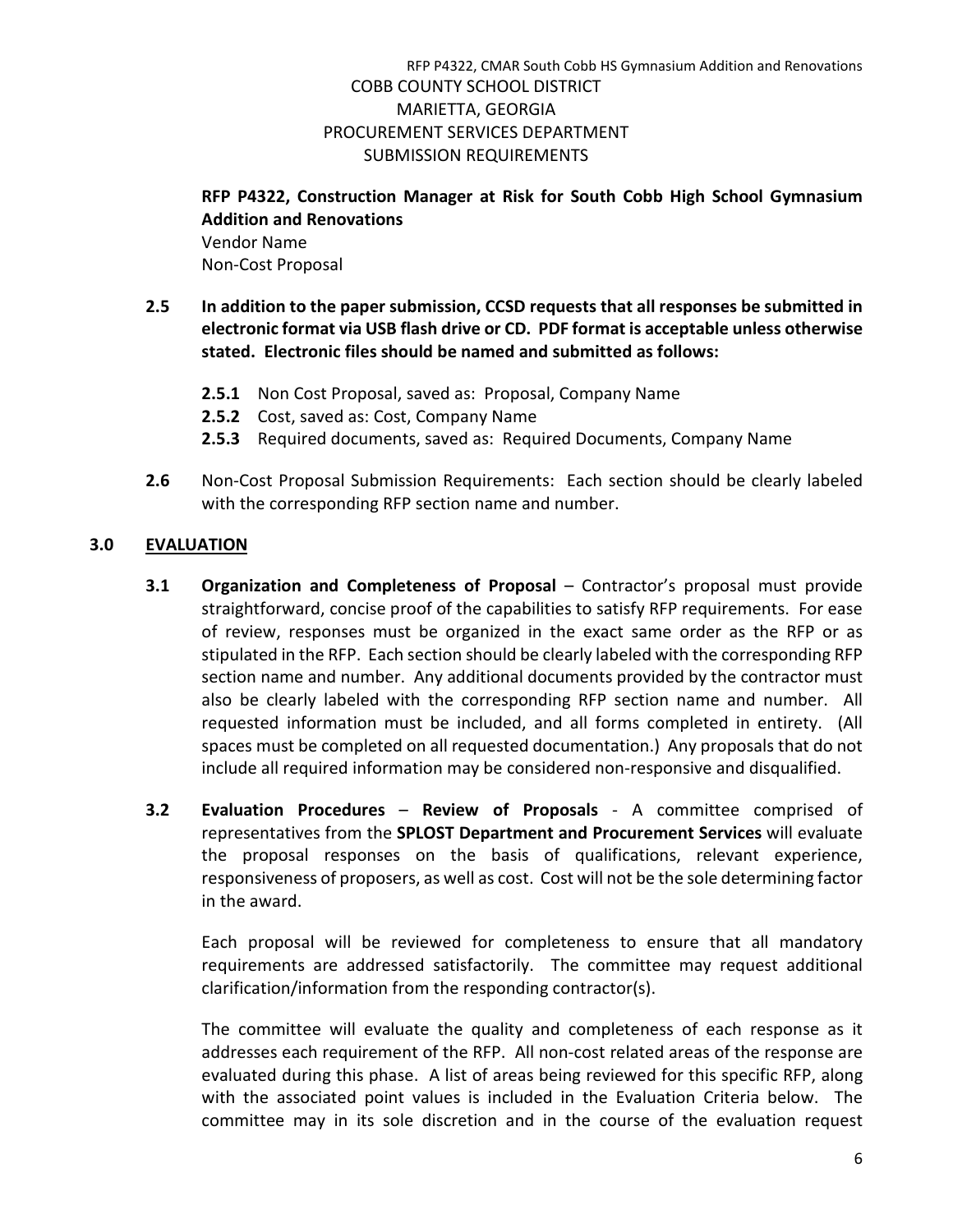presentation(s)/demonstration(s) with one or more selected vendors. Responses must satisfactorily meet non-cost requirements before cost is evaluated.

- **3.3** A determination of competitive range may be made during the evaluation process. Contractors not in the competitive range of being selected for award shall be eliminated from further discussion.
- **3.4** During the evaluation phase, discussions may be conducted with contractors who submit proposals determined to be reasonably likely to be selected for award. These discussions are for the purpose of negotiations, clarification, and to assure full understanding of and responsiveness to the solicitation requirements. Contractors will be accorded fair and equal treatment with respect to an opportunity for discussion and revision of proposals. Procurement Services may permit revisions, after submission and prior to award, for the purpose of obtaining best and final offers. In all events, CCSD reserves the right to re-solicit the item(s)/services(s) involved.

**Evaluation Criteria** – The selection of a contractor to provide Construction Manager at Risk services for South Cobb High School Gymnasium Addition and Renovations

**3.5** will be based on the review of several key elements in the proposals submitted. They include, but are not limited to the following criteria:

| #  | <b>Description</b>                        | <b>Points Possible</b> |
|----|-------------------------------------------|------------------------|
| 1. | Firm Overview (ST&C, Section 6.2)         | 25                     |
| 2. | Financial Information (ST&C, Section 6.3) | 50                     |
| 3. | Project Approach (ST&C, Section 6.4)      | 150                    |
| 4. | Project Experience (ST&C, Section 6.5)    | 150                    |
|    | <b>Non-Cost Subtotal</b>                  | 375                    |
| 5. | <b>Initial Cost</b>                       | 125                    |
|    | TOTAL                                     | 500                    |

The non-cost component of proposals (total of factors  $1 - 4$ ) can receive a maximum of 375 points out of 500 points possible. Cost will be scored for only those proposals that receive 70% or more of total non-cost points (262.5 or more points).

In the first stage, CCSD will evaluate the non-cost criteria (i.e. Factors 1-4). The non-cost criteria will be evaluated for quality and completeness and to ensure that all mandatory requirements of the RFP are addressed satisfactorily. All non-cost related areas of the response are evaluated during this phase.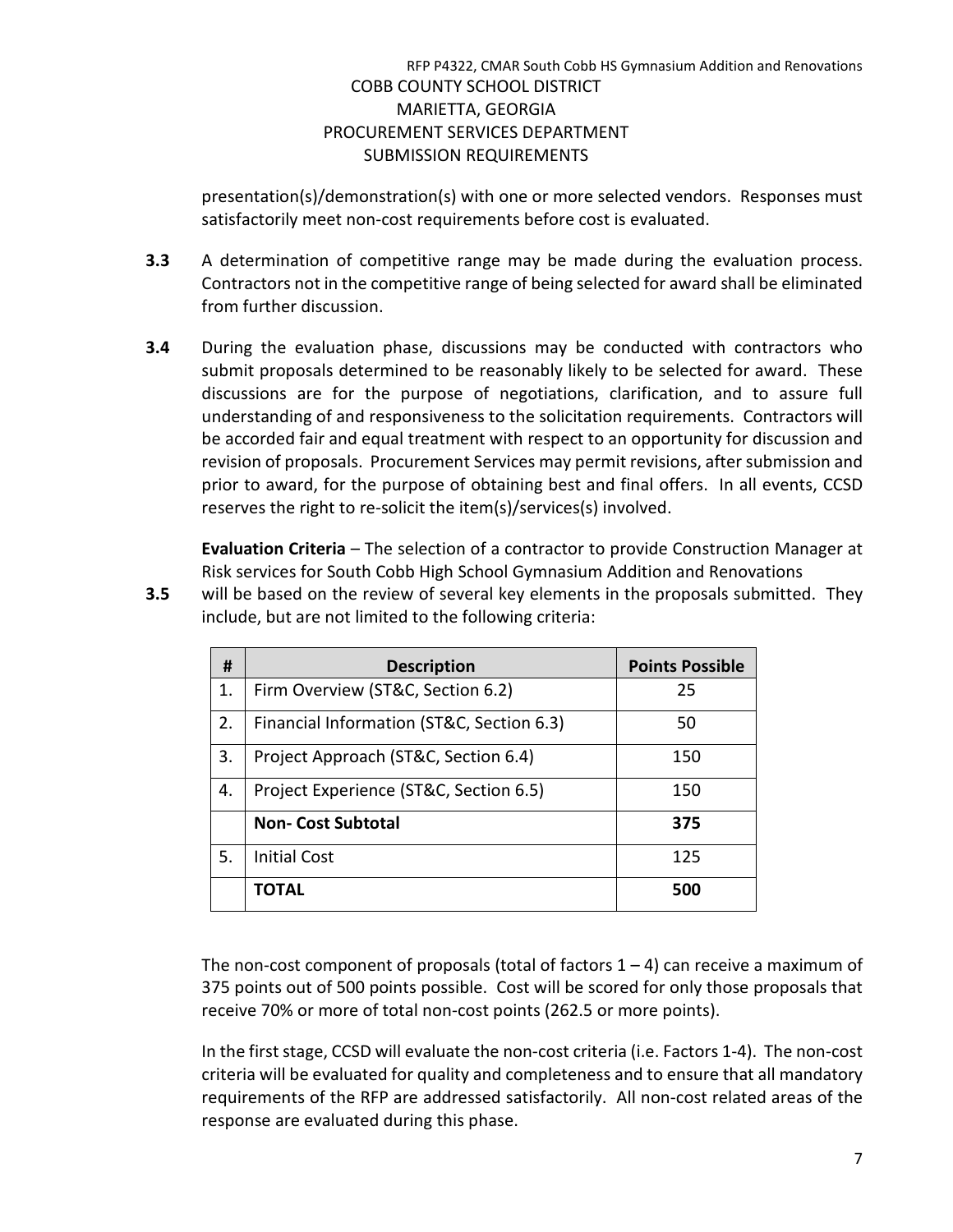In the second stage, the proposals which received 70% or more of the total non-cost points will have their cost evaluated (Factor 5). The Cost Evaluation Formula: (Lowest Price/R-where "R" represents the cost of proposal currently being ranked) x Points = Score. The scores on the non-cost and cost criteria will then be combined to determine offerors within the competitive range.

During the third and final phase, a shortlist of offerors may be selected. Negotiations, interviews, and/or presentations may be conducted with one or more of the responsible contractors on the shortlist. The evaluation committee may evaluate the information obtained during this phase and provide a score for this category.

| # | <b>Description</b>                  | <b>Points Possible</b> |
|---|-------------------------------------|------------------------|
|   | Non-Cost Score                      | 375                    |
|   | <b>Initial Cost Score</b>           | 125                    |
|   | Contractor Interviews/Presentations | 100                    |
|   | <b>TOTAL</b>                        | 600                    |

After the second and/or third phases, the contractors in the competitive range may then be allowed to submit a best and final offer ("BAFO") cost. A final score for each contractor will be computed based upon replacing the "Initial Cost" category score with scoring based upon the BAFO Cost. BAFO Cost Evaluation Formula: (Lowest Price/Rwhere "R" represents the cost of proposal currently being ranked) x Points = Score.

| # | <b>Description</b>                  | <b>Points Possible</b> |
|---|-------------------------------------|------------------------|
|   | Non-Cost Score                      | 375                    |
|   | <b>BAFO Cost Score</b>              | 125                    |
|   | Contractor Interviews/Presentations | 100                    |
|   | <b>TOTAL</b>                        | 600                    |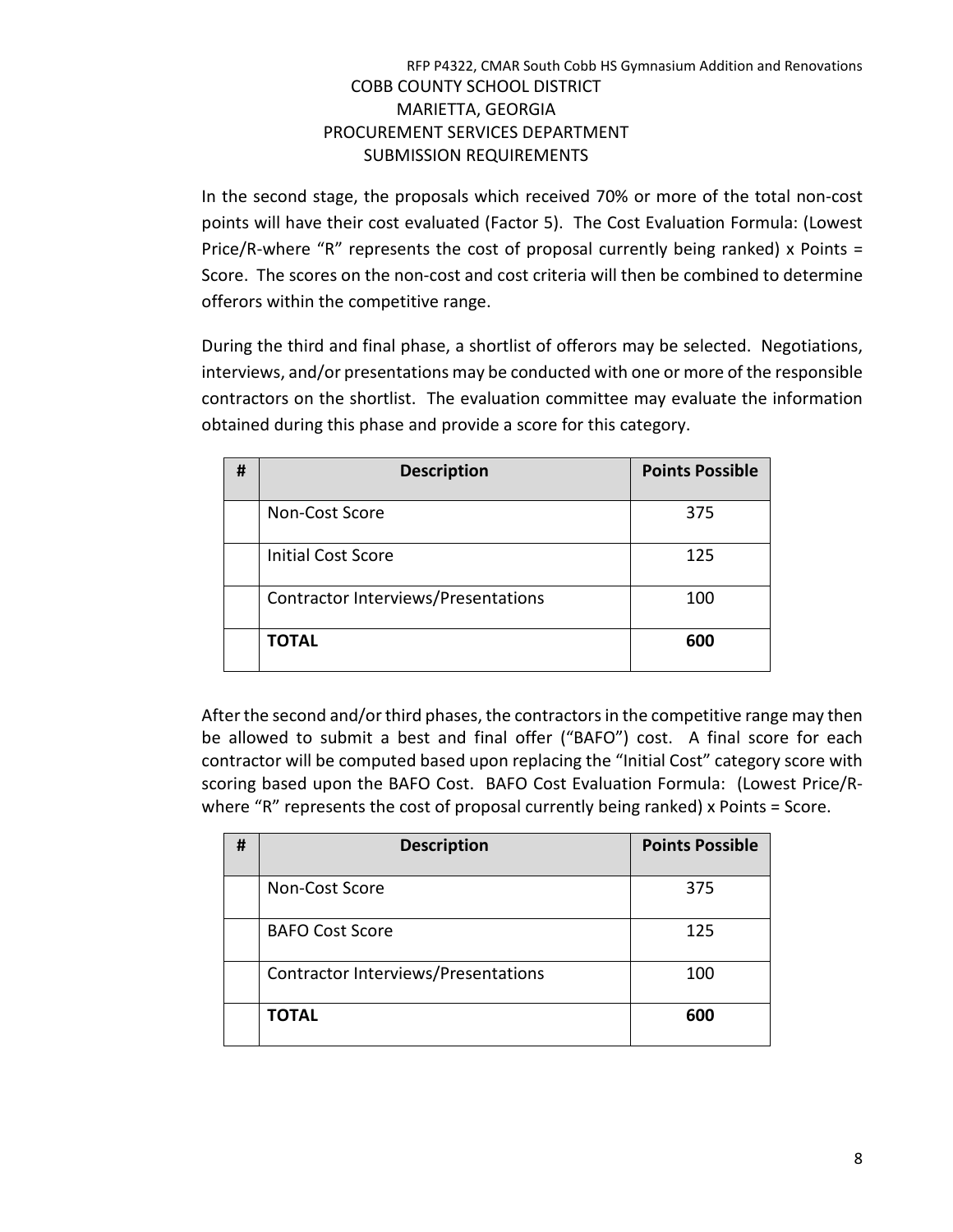**The Special Terms and Conditions are customized specifically to this solicitation. Taking exception to these terms and conditions or submitting conflicting language may be cause for rejection of vendor's response.**

Should these Special Terms and Conditions be in conflict with the General Terms and Conditions, the Special Terms and Conditions will control.

- **1.0 PURPOSE** This solicitation is for services of a construction manager at risk for South Cobb HS Gymnasium Addition and Renovations.
	- **1.1 OWNER'S REPRESENTATIVE.** Supervision of and monitoring performance of the contract will be performed by CCSD's representative Daphne Griffin, Director, SPLOST, or her designee(s).

# **2.0 SCOPE OF WORK**

- **2.1** Site demolition and development for the construction of a new 3,000 seat gymnasium with a walking track, locker rooms, and other amenities. Based on the placement of the new building, it may be necessary to remodel, renovate and/or demolish surrounding structures. It is possible that the oldest gymnasium will be repurposed for a weight room and/or a wrestling room. Existing, underground utilities will need to be relocated. South Cobb High School will remain operational during construction and temporary provisions may be necessary.
- **2.2** The Preconstruction Services Phase Fee will be contracted at a lump sum amount. Preconstruction Services will be negotiated. Preconstruction services will be provided to help CCSD meet established program, budget, and quality levels. The preconstruction work will include cost estimating, scheduling, construction document review and other services typically required for preconstruction services.
- **2.3** The Construction Phase Fee will be a percentage of Construction Cost as described in Articles 5 and 6 of the A133-2009, attachment B. General Conditions will be negotiated and included as a part of the Guaranteed Maximum Price (s) (GMP) to the Construction Contract. Construction services will include all elements related to site and building for the South Cobb High School Gymnasium Addition and Renovations. The facility will be approximately 48,865 square feet in new gross floor area and approximately 8,795 square feet of possible existing renovation. Work will include, but is not limited to, demolition, site work, concrete flatwork and foundations, structural steel, exterior and interior masonry, roofing, doors, windows, hardware, finishes, specialties, plumbing, HVAC, fire protection and electrical systems.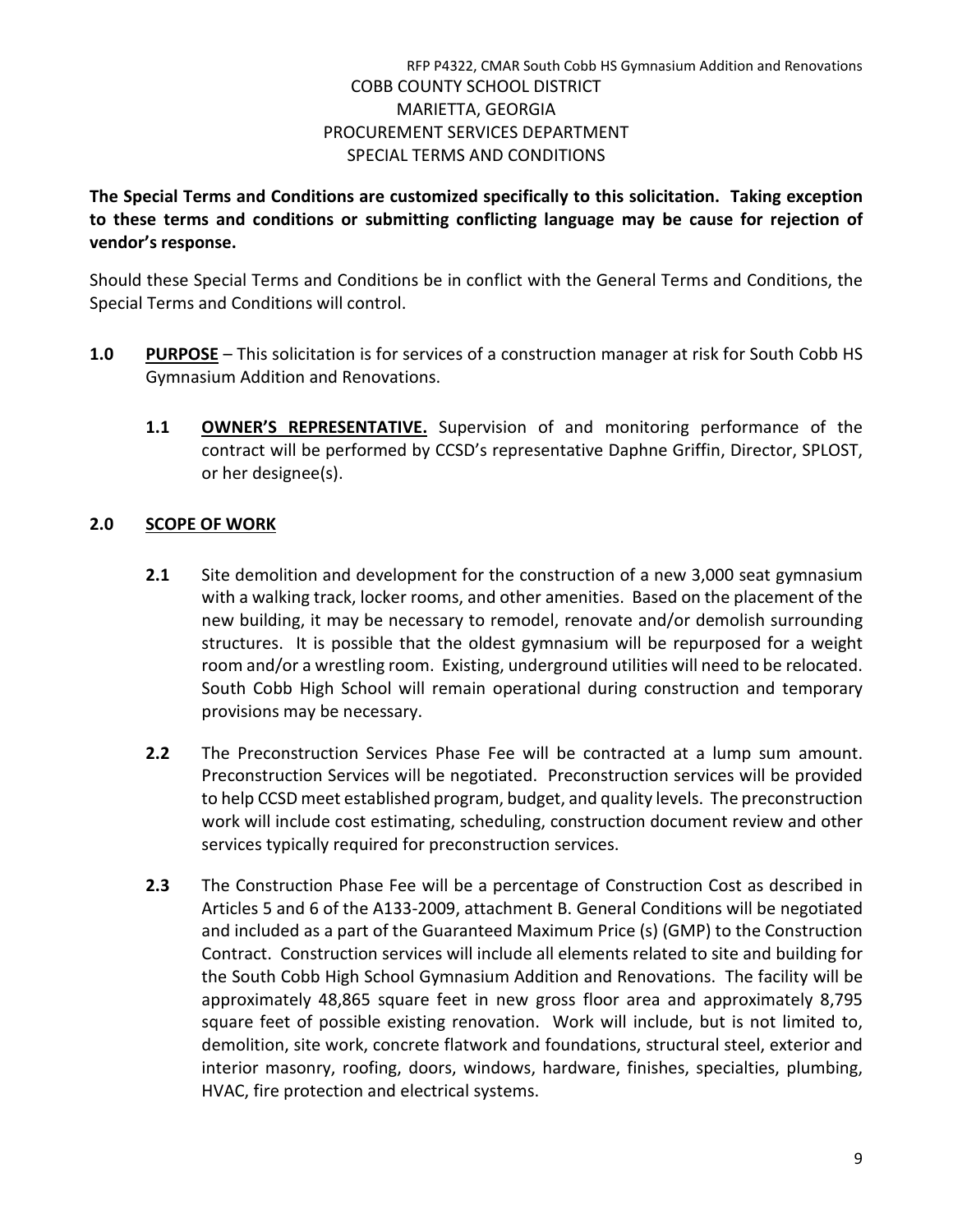- **2.4** The awarded Construction Manager (CM) will prepare bid package(s) for contracting the entire work as described in the A133-2009, Attachment B. Competitive bids will be received at a public opening by the Construction Manager, for each construction package. Bid openings should be scheduled to allow CCSD personnel to attend. The CCSD total construction budget for the project is **\$16,700,783.00**
- **3.0 BID PACKAGES** are to be determined by the team as the project is designed.

# **4.0 CONTRACT DOCUMENTS**

**4.1** The architectural and engineering contract will be awarded in April 2022.

# **5.0 LIQUIDATED DAMAGES – are listed in AIA Document A201-2017, General Conditions of the Contract for Construction (Attachment A)**

#### **6.0 REQUIREMENTS FOR PROPOSALS**

Reference the appropriate section number on all documents submitted in response to requirements in this section.

## **6.1 Mandatory Requirements**

- **6.1.1** To be eligible to respond to this RFP, Contractors must pre-qualify as outlined in CCSD Board Administrative Rule FGC-R. Details are available on the CCSD website, [www.cobbk12.org](http://www.cobbk12.org/) by selecting **Menu,** then select **Board,** then select **Policies & Rules,** then select **Section F,** and choose **FGC-R**. The deadline for submitting prequalification requirements for this project is *April 11, 2022, at 3:00 pm*. CCSD will consider the prequalification submittal and respond within five (5) days if the submittal is not accepted.
- **6.1.2** Contractors must provide proof of previous job experience within 30% of the cost of this project.
- **6.1.3** Attendance at the pre-proposal conference is a required prerequisite to submitting a proposal.
- **6.1.4** Contractor must have a current General Contractor's license issued by the state of Georgia.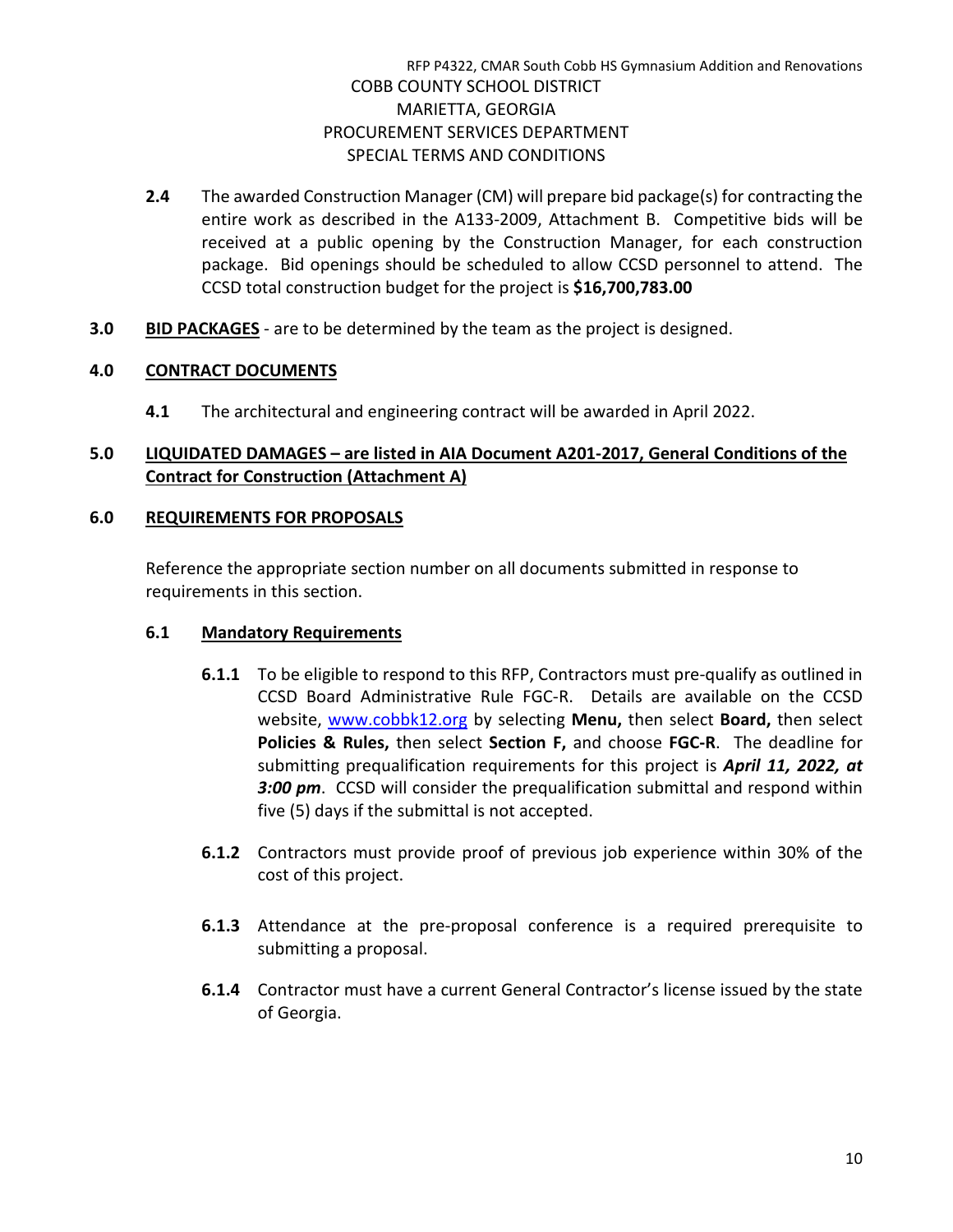**6.1.5** A bid bond (A.I.A. Document A310) payable to the Cobb County School District in the amount equal to 5% of the total construction budget, (Special Terms and Conditions, Section 2.4, page 10), must be submitted with the proposal. The bid bond shall be executed by a surety company, licensed to do business in the State of Georgia listed in the Department of the Treasury Circular 570, latest revision. **The Surety Company shall have an A.M. Best Company minimum rating with a minimum financial size in accordance with the General Conditions.** No company, regardless of the size or financial rating, will be allowed to write its own bond. CERTIFIED OR CASHIER'S CHECKS WILL NOT BE ACCEPTED IN LIEU OF A BID BOND. The surety company issuing the bid bond must be the same company that the contractor used in their qualification. A proposal will not be considered if a proper bid bond has not been submitted with the proposal.

#### **6.2 Firm Overview**

- **6.2.1** Provide complete contact information for a Point of Contact during evaluation period. This person must be available to answer any questions about your response that may arise before award.
- **6.2.2** Location of Firm Provide the firm name, address of firm headquarters and branch office handling these projects as well as telephone numbers and contact email addresses. Preference will be given to companies with headquarters or a branch office handling this project within 150 miles of Marietta, Georgia.
- **6.2.3** Firm Profile Include how many years in business under the name stated above. Describe firm ownership, structure, and history. Include type of legal entity (corporation, LLC, etc.), where formed or incorporated, year of formation or incorporation. Provide a copy of the Business License of the firm and GC license number.
- **6.2.4** Size and Resources of Firm List the number of permanent employees by professional discipline and provide an organization chart of the firm.

#### **6.3 Financial Information**

#### **6.3.1 Current Workload**

**6.3.1.1** Provide current value of work under contract, current bonding capacity, current value of bonded work, and percentage of work during the past five (5) years for each of the following delivery methods: 1) CM at Risk, 2) RFP, 3) Hard Bid, 4) Other.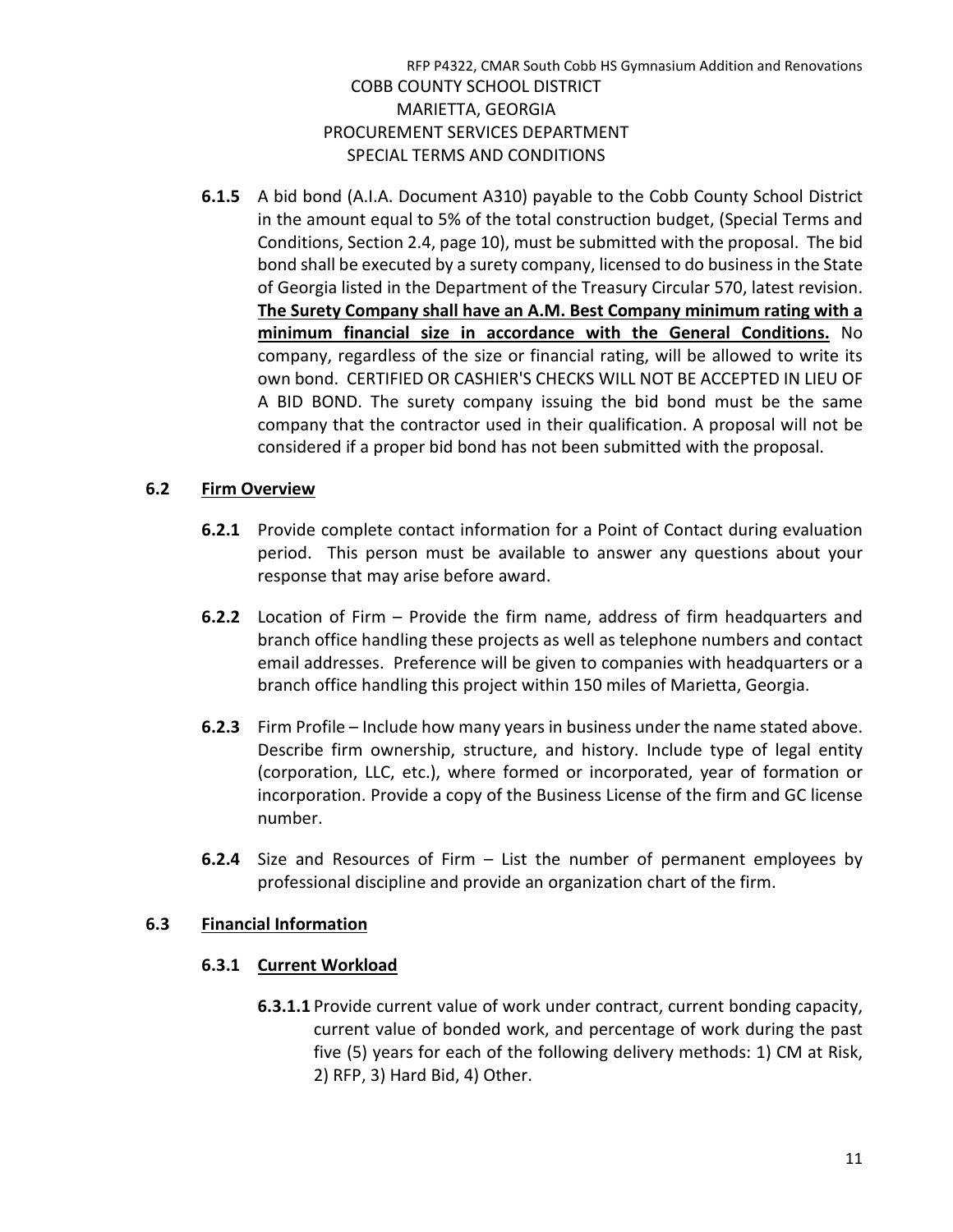- **6.3.1.2** Provide a confirmation letter from your bonding company indicating the bonding company's A.M. Best financial rating and that the bonding company will provide Payment and Performance Bonds in the amount of 100% of the GMP on the exact forms prescribed by the CCSD in the modified A201-2017 attachment A.
- **6.3.2 Financial Statements** Provide firm's audited or reviewed financial statements for the past three (3) fiscal years which shall be prepared and signed by an independent Certified Public Accountant not interested, directly or indirectly, in the business of the firm.

# **6.4 Project Approach**

- **6.4.1** Proposed team, personnel list, and staffing plan
	- **6.4.1.1** Identify each employee that you intend to assign to the project including a paragraph outlining their role and responsibility, past relevant experience with similar projects, and their percentage availability for this project. Provide an organization chart of the project team and resumes of key employees who you intend to assign to this project. Any experience listed for a proposed team member that is not for the current firm must be noted as such.
	- **6.4.1.2** Identify and provide a resume for the individual who will be the leader of your construction team and be the principal point of contact between your firm and CCSD, Architect, and other consultants from start to finish. This individual's competence, leadership, and ability to achieve customer satisfaction will be considered.

# **6.4.2 Pre-Construction Services**

- **6.4.2.1** Describe your firm's approach to Preconstruction Services and how your firm will interface with the Architect and CCSD concerning cost estimating, phasing planning, constructability reviews, identify long lead delivery items, and value engineering. Address how your firm would propose to resolve differences in cost estimates prepared by both your firm and the Architect.
- **6.4.2.2** Describe your firm's definition of value engineering and your approach to providing value engineering during both the design and the construction phases of the project. Provide past examples of successful value engineering on your projects.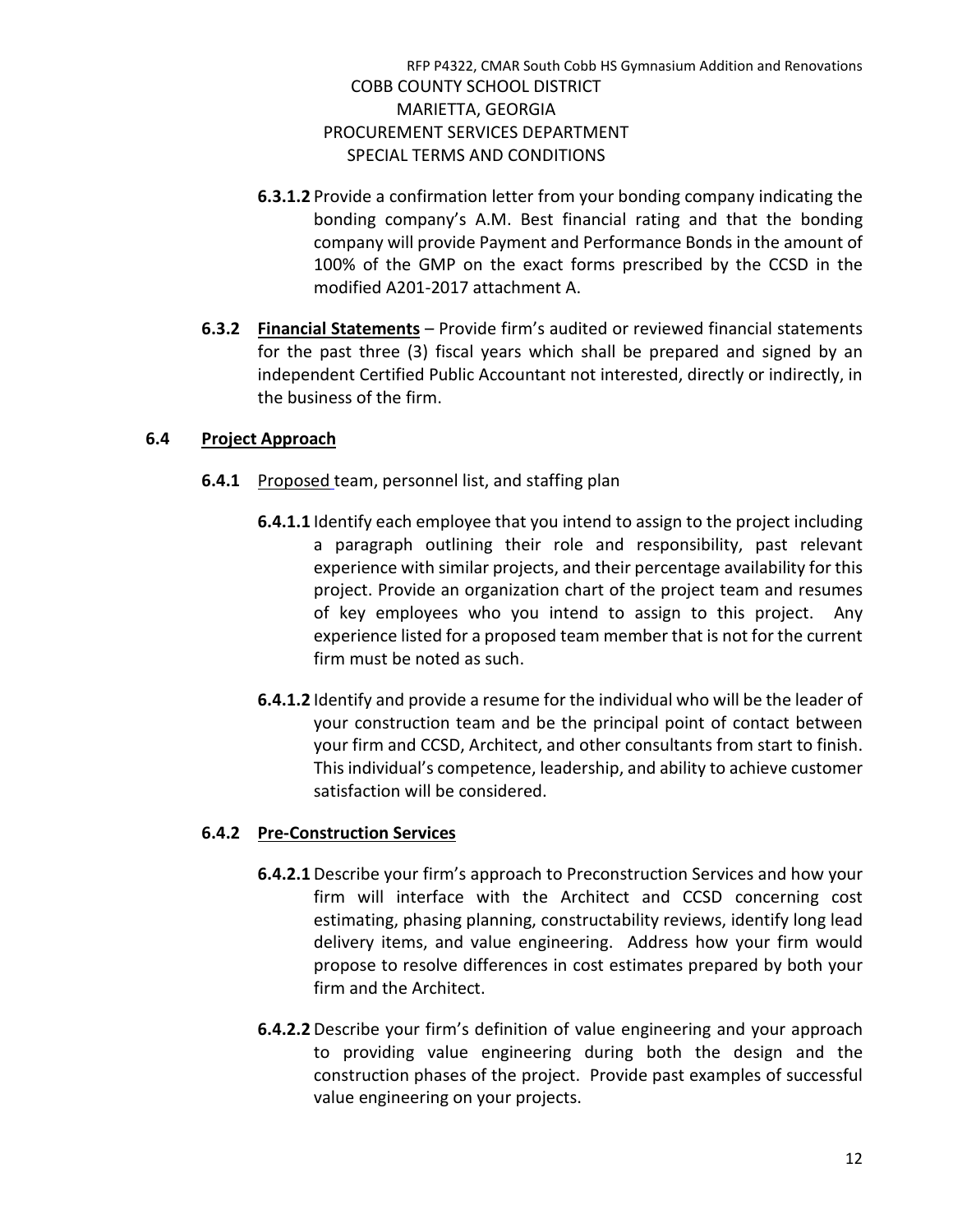- **6.4.3** Construction Services Describe your firm's approach to Construction Phase Services and how you propose to manage the construction process taking into consideration the information provided in this RFP, construction phasing, noninterference with ongoing school activities, safety, and schedule.
- **6.4.4** Technical Expertise This includes safety, scheduling, project management, quality assurance, quality control – Describe your experience, technical expertise, project controls, and tools your firm will employ concerning safety, schedule, cost, project management, quality assurance, and quality control. Describe your experience with internet-based project management software.
- **6.4.5** Subcontractor Default Management Describe your firm's experience and plan of action should a Subcontractor or Contractor default during the project. Describe how your firm will protect the interests of the CCSD and the project from being adversely affected.

# **6.5 Project Experience**

- **6.5.1** Past Projects Provide a project listing of all current educational (K12 and/or higher education) projects. Also, provide all educational (K12 and/or higher education) projects completed during the past five (5) years by your firm. At least three (3) of the projects should be of similar scope and nature as this CCSD project, delivered via a CM at Risk delivery method. Projects with a GMP below *30% of project budget* will not be considered as viable references. CCSD will request references on these three (3) key projects from the CCSD contact identified. Information provided for all projects should include but not be limited to:
	- **6.5.1.1** Project Name
	- **6.5.1.2** Project Type
	- **6.5.1.3** Square footage of new and/or renovated construction, FTE, and IU count
	- **6.5.1.4** Total GMP award amounts and final cost
	- **6.5.1.5** Construction start and substantial and final completion dates
	- **6.5.1.6**Owner's name, telephone number and email address
	- **6.5.1.7** Architect's name, telephone number and email address
	- **6.5.1.8** Firm's Project Manager, Superintendent, Cost Estimator, and Safety **Officer**
- **6.5.2** Provide a minimum of three (3) references for projects listed above. It is important that you strongly encourage their response to the reference requests. Failure of Contractor's references to respond to reference requests will negatively affect evaluation scoring.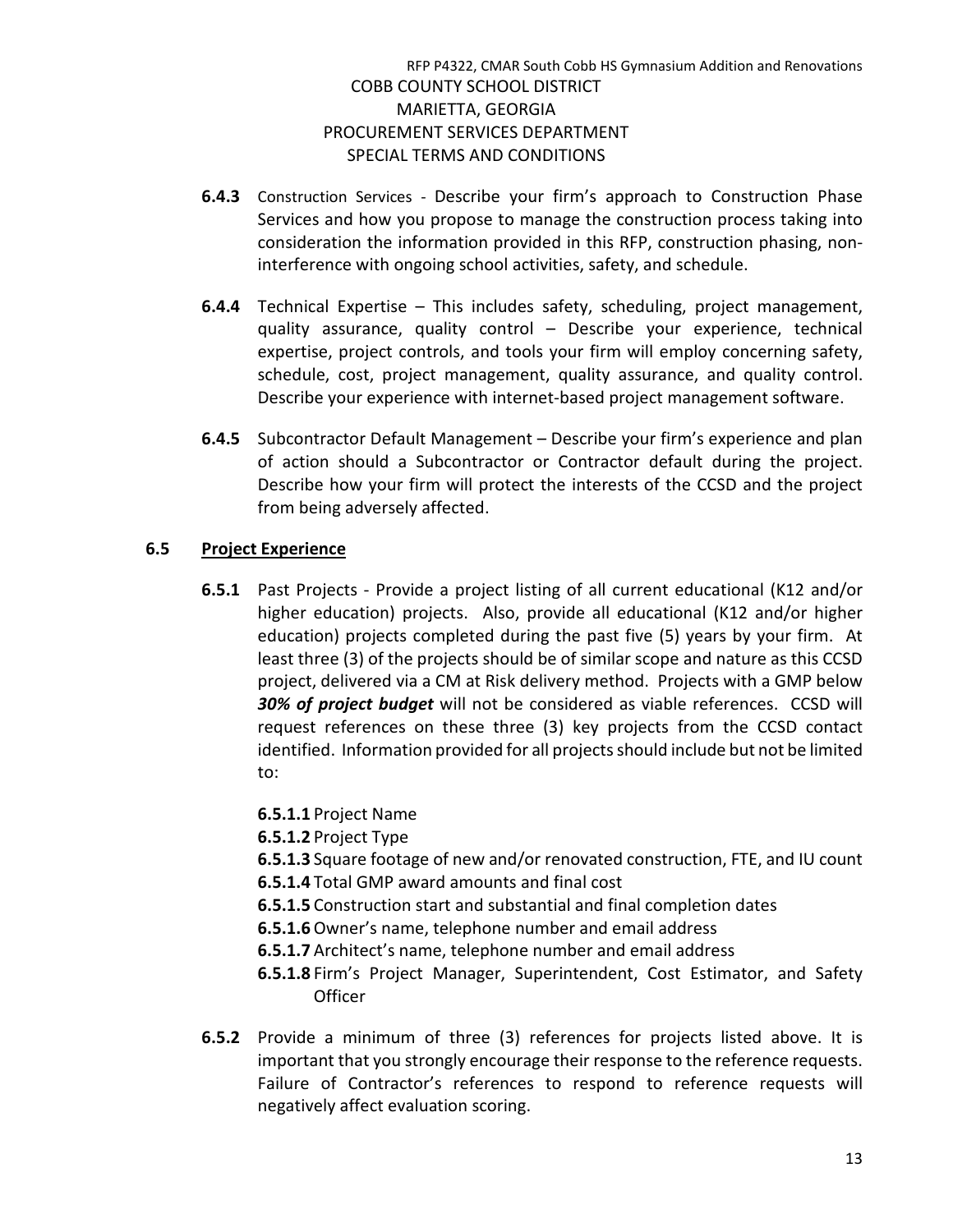- **6.5.3** Unusual Project Constraints For the projects listed in section 6.5.1, identify any unusual schedule, budget constraints, phased construction, school operational constraints and how your firm overcame these conditions.
- **6.5.4** Litigation Describe any claims, mediation, arbitration, litigation, or other form of dispute filed by or against your company in the past five (5) years. Disclose any failure or failures to complete a contract, or contracts, and any instances of having defaulted or having been declared to be in default on any contract, or contracts.
- **6.5.5** OSHA Experience Modification Rate (EMR) Provide documentation of your firm's EMR for the past three (3) years.

# **7.0 COST PROPOSAL FORM, PAGE 27**

CCSD has included a Project Cost Matrix (Attachment C) in the RFP. The Cost Matrix takes all of the categories of the project costs and allocates them to either construction fee, general conditions, cost of the work, or work by others. The purpose of this matrix is to ensure that all costs in the CM proposals are applied consistently to the categories specified by CCSD since proposal responses are being evaluated based, in part, on Construction Fee. It is CCSD's goal to avoid misunderstandings as we move forward, beyond award, into the GMP phases of the projects as General Conditions costs are negotiated.

- **7.1** Preconstruction Services Phase Fee The proposed preconstruction services phase lump sum fee for all preconstruction activities as contained in and required by the Owner's Agreement.
- **7.2** CM Construction Phase Fee Indicate your proposed CM construction phase fee as a percentage (%) of the Cost of the Work as specified in Article 5 of AIA A133-2009, attachment B.

# **8.0 AWARDS**

- **8.1** The CCSD reserves the right to accept or reject any part of a submitted proposal, to accept the entire proposal from one contractor, or to reject all proposals submitted or waive any minor irregularity. The CCSD reserves the right to award the proposal under the most beneficial economic terms for the CCSD.
- **8.2** This procurement is being conducted as a competitive sealed proposal in accordance with State of Georgia Code Sections 36-91-20 and 36-91-21. Proposals will be received and evaluated accordingly.
- **8.3** Award will be made to the responsive and responsible contractor based on the evaluation criteria included in this solicitation. Evaluation criteria may include but is not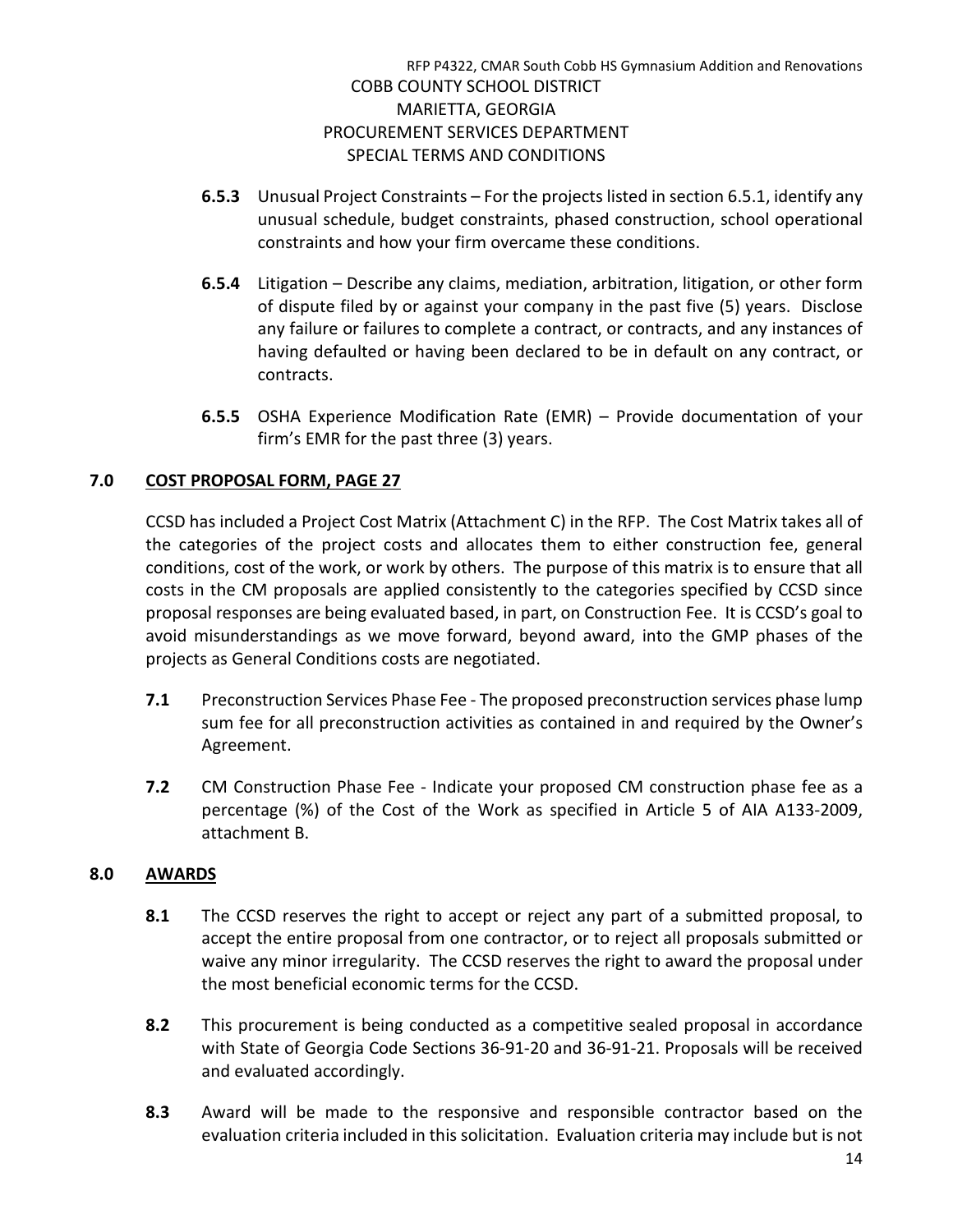limited to price, availability, lead time, past contractor experience, references, and compliance with the RFP specifications and requirements.

- **8.4** A determination of competitive range may be made during the evaluation process. Contractors not in the competitive range of being selected for award shall be eliminated from further discussion.
- **8.5** During the evaluation phase, discussions may be conducted with contractors who submit proposals determined to be reasonably likely to be selected for award. These discussions are for negotiations, clarification, and to ensure full understanding of and responsiveness to the solicitation requirements. Contractors will be accorded fair and equal treatment with respect to an opportunity for discussion and revision of proposals. Procurement Services may permit revisions, after submission and before award, to obtain best and final offers. In all events, CCSD reserves the right to re-solicit the item(s)/services(s) involved.
- **8.6 Acceptance Period (O.C.G.A. §36-91.50(C))** Procurement Services generally requires a minimum of 60 calendar days to evaluate proposals for award. If an offeror is not selected within 60 days of opening the proposals, any offer that is determined by the CCSD to be unlikely of being selected for the contract award shall be released from his/her proposal.

# **9.0 CONTRACT**

- **9.1** AIA A201-2017, General Conditions of the Contract for Construction, as modified and included as Attachment A, shall serve as the general conditions for the performance of the work.
- **9.2** The contractor selected for award must agree to the AIA A133 2009, Standard Form of Agreement Between Owner and Construction Manager as Contractor as modified and included as Attachment B**.**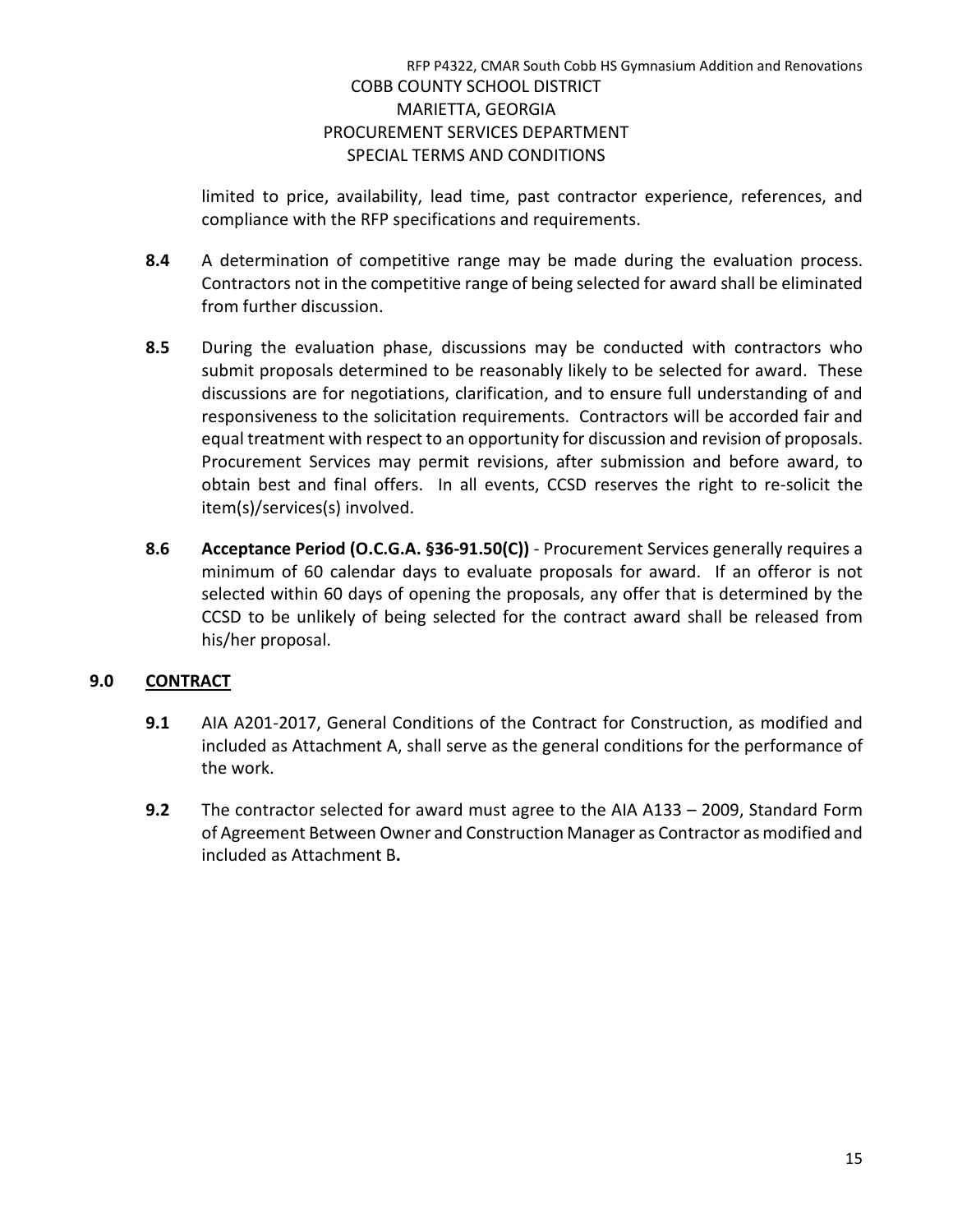#### **10.0 VENDOR QUESTIONNAIRE**

**1.** Provide complete contact information for a point of contact DURING EVALUATION period. This person must be available to answer any questions pertaining to your response that may arise prior to award. If no information is provided below, the information on the Acknowledgement and Agreement form will be used.

| <b>Company Name:</b> |             |  |
|----------------------|-------------|--|
| <b>Contact Name:</b> |             |  |
| <b>Phone Number:</b> | Fax Number: |  |
| Email Address:       |             |  |

**2.** Provide complete contact information for each of the following. If no information is provided below, the information on the Acknowledgement and Agreement Form will be used. **NOTE: An IRS W-9 form should be submitted with response.**

| This person will be responsible for answering CCSD questions related to<br><b>Service Representative</b><br>products, billing issues, etc. during term of contract. |  |  |                               |  |      |      |  |
|---------------------------------------------------------------------------------------------------------------------------------------------------------------------|--|--|-------------------------------|--|------|------|--|
| Company Name:                                                                                                                                                       |  |  |                               |  |      |      |  |
| Address:                                                                                                                                                            |  |  |                               |  |      |      |  |
| City:                                                                                                                                                               |  |  | State:                        |  |      | Zip: |  |
| <b>Contact Name:</b>                                                                                                                                                |  |  |                               |  |      |      |  |
| Telephone:                                                                                                                                                          |  |  |                               |  | Fax: |      |  |
| <b>Contact Email:</b>                                                                                                                                               |  |  |                               |  |      |      |  |
|                                                                                                                                                                     |  |  | <b>Purchase Order Address</b> |  |      |      |  |
| Address:                                                                                                                                                            |  |  |                               |  |      |      |  |
| City:                                                                                                                                                               |  |  | State:                        |  |      | Zip: |  |
| <b>Contact Name:</b>                                                                                                                                                |  |  |                               |  |      |      |  |
| Telephone:                                                                                                                                                          |  |  |                               |  | Fax: |      |  |
| <b>Contact Email:</b>                                                                                                                                               |  |  |                               |  |      |      |  |
| Indicate whether purchase orders are to be sent via<br>$\Box$ Fax<br>$\Box$ Email (preferred)<br>or<br>fax or email.                                                |  |  |                               |  |      |      |  |
| PO Fax:                                                                                                                                                             |  |  | <b>PO Email Address:</b>      |  |      |      |  |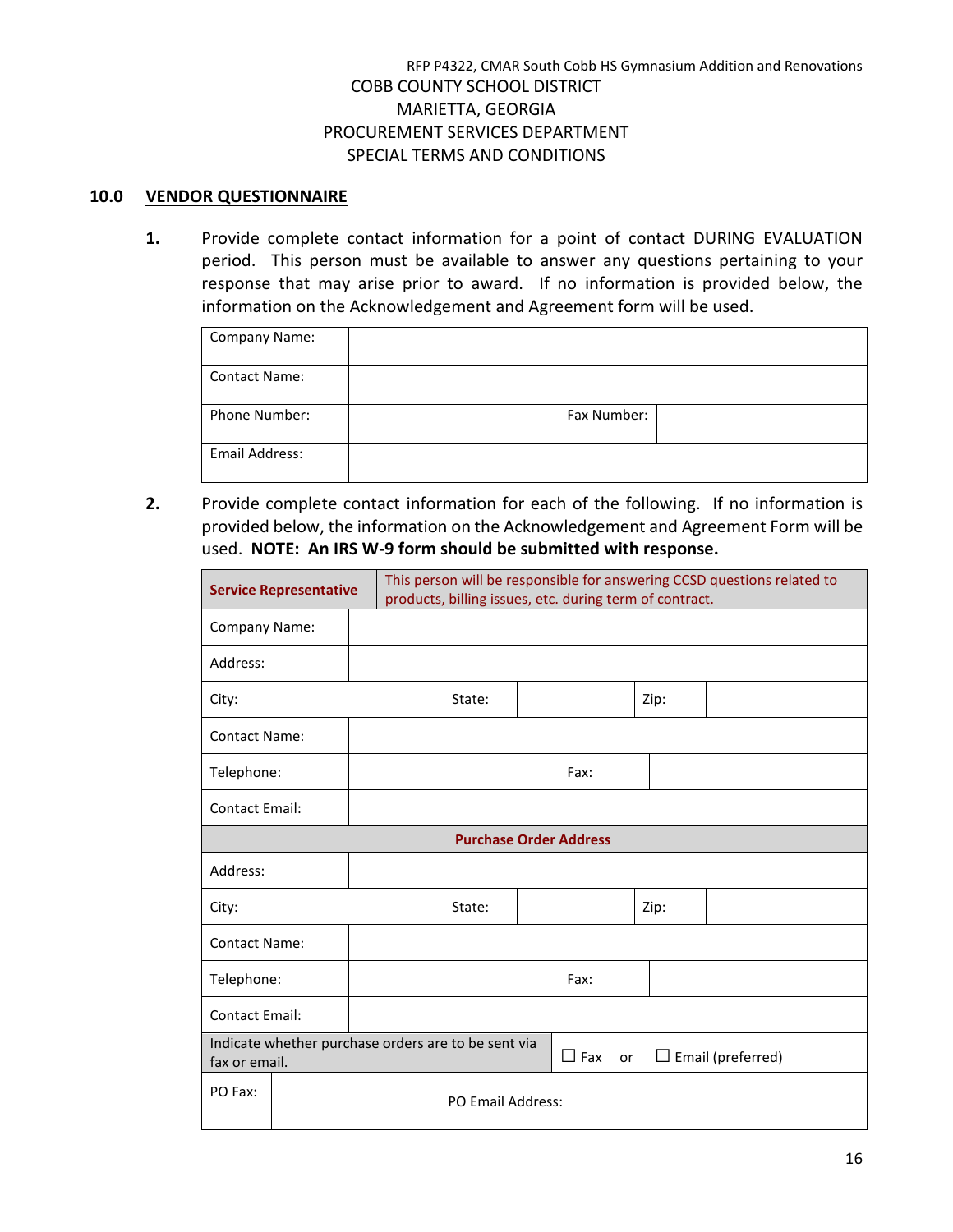| <b>Payment (Remit) Address</b>    |                      |  |        |  |      |      |  |
|-----------------------------------|----------------------|--|--------|--|------|------|--|
| Address:                          |                      |  |        |  |      |      |  |
| City:                             |                      |  | State: |  |      | Zip: |  |
|                                   | <b>Contact Name:</b> |  |        |  |      |      |  |
| Telephone:                        |                      |  |        |  | Fax: |      |  |
| <b>Contact Email:</b>             |                      |  |        |  |      |      |  |
| Checks should be made payable to: |                      |  |        |  |      |      |  |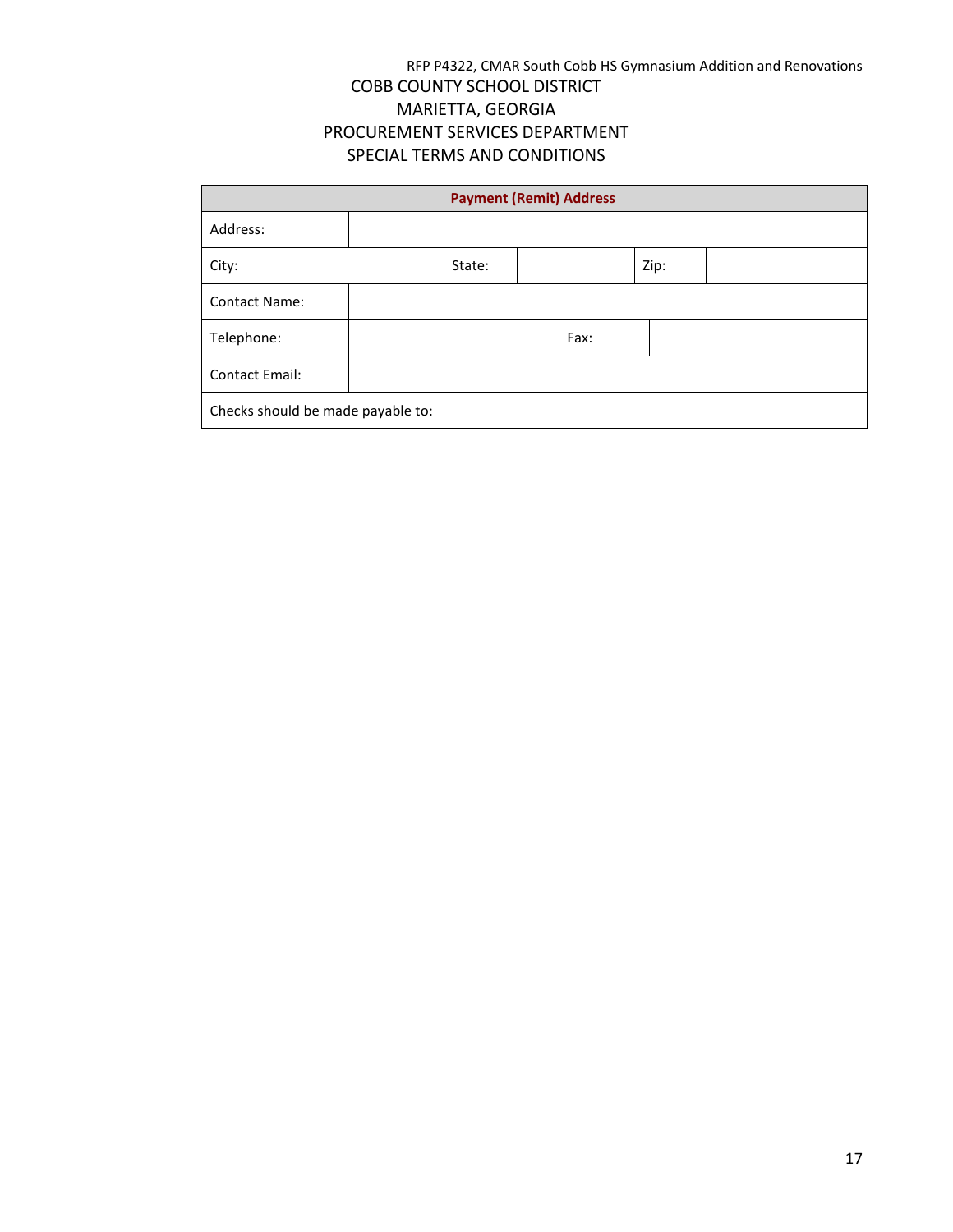# **10.0 REFERENCES (Provide your company references):** <br>*Insert Your Company Name* Date Submitted

*Insert Your Company Name* 

All responding contractors have provided references with their prequalification statement. However, CCSD has the right to contact additional references. Please provide those references on the form below. It is the contractor's responsibility to provide complete and accurate reference information on the form below, completing ALL fields. Failure to do so can result in CCSD being unable to verify contractor's past work, which may affect CCSD's determination that the contractor is responsive and responsible. Do not list CCSD as a reference. However, CCSD reserves the right to consider past experience with contractor.

| Company/Entity:                                  |                         |
|--------------------------------------------------|-------------------------|
| Address:                                         |                         |
| Telephone:                                       | Fax:                    |
| Contact:                                         | <b>Contact Email:</b>   |
| Name of Project/Scope of<br>work/Delivery Method |                         |
| <b>Project Cost</b>                              | <b>Project Dates</b>    |
| <b>Architect Name/Company:</b>                   |                         |
| Architect Phone:                                 | <b>Architect Email:</b> |

| Company/Entity:                                  |                         |
|--------------------------------------------------|-------------------------|
| Address:                                         |                         |
| Telephone:                                       | Fax:                    |
| Contact:                                         | Contact Email:          |
| Name of Project/Scope of<br>work/Delivery Method |                         |
| <b>Project Cost</b>                              | <b>Project Dates</b>    |
| Architect Name/Company:                          |                         |
| Architect Phone:                                 | <b>Architect Email:</b> |

| Company/Entity:                                  |                         |
|--------------------------------------------------|-------------------------|
| Address:                                         |                         |
| Telephone:                                       | Fax:                    |
| Contact:                                         | <b>Contact Email:</b>   |
| Name of Project/Scope of<br>work/Delivery Method |                         |
| Project Cost                                     | <b>Project Dates</b>    |
| <b>Architect Name/Company:</b>                   |                         |
| Architect Phone:                                 | <b>Architect Email:</b> |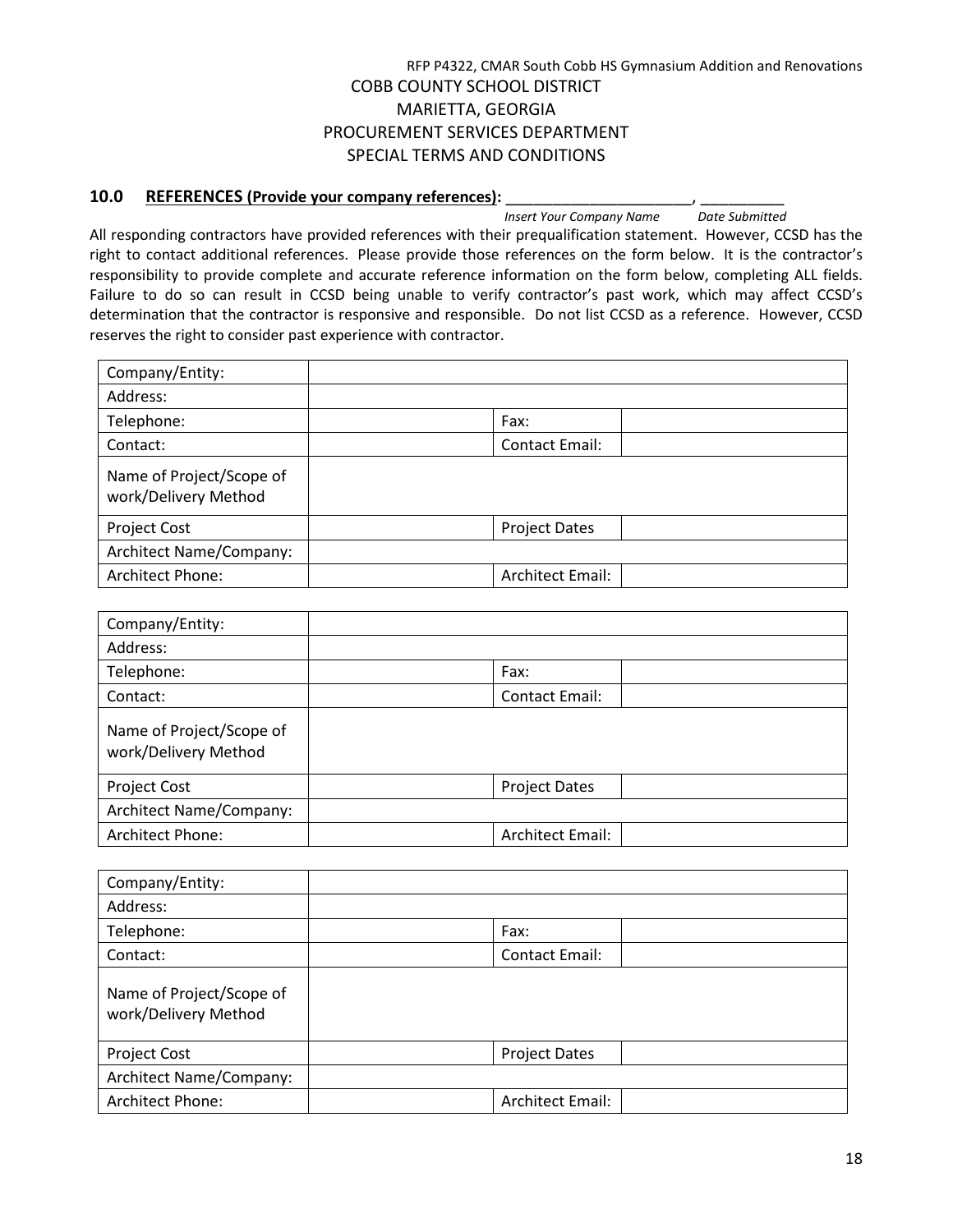#### CONFLICT OF INTEREST

#### ALL PROSPECTIVE VENDORS PLEASE READ CAREFULLY

Please refer to Board Policy BHA, Conflict of Interest, located on the Cobb County School District website at [www.cobbk12.org](http://www.cobbk12.org/) select **Menu**, then select **About,** then select **Board,** then select **Policies and Rules,** then select **Section B** and choose **BHA.**

Any conflict with Board policy and/or administrative rules must be disclosed at the time of proposal submission.

#### BOARD MEMBERS:

David Chastain, Chairman David Banks, Vice Chairman Charisse Davis Dr. Jaha Howard Leroy Tre' Hutchins Randy Scamihorn

Brad Wheeler

# EXECUTIVE CABINET MEMBERS:

Chris Ragsdale, Superintendent Dr. Kevin Daniel John Floresta Sherri Hill Brad Johnson Marc Smith Keeli Bowen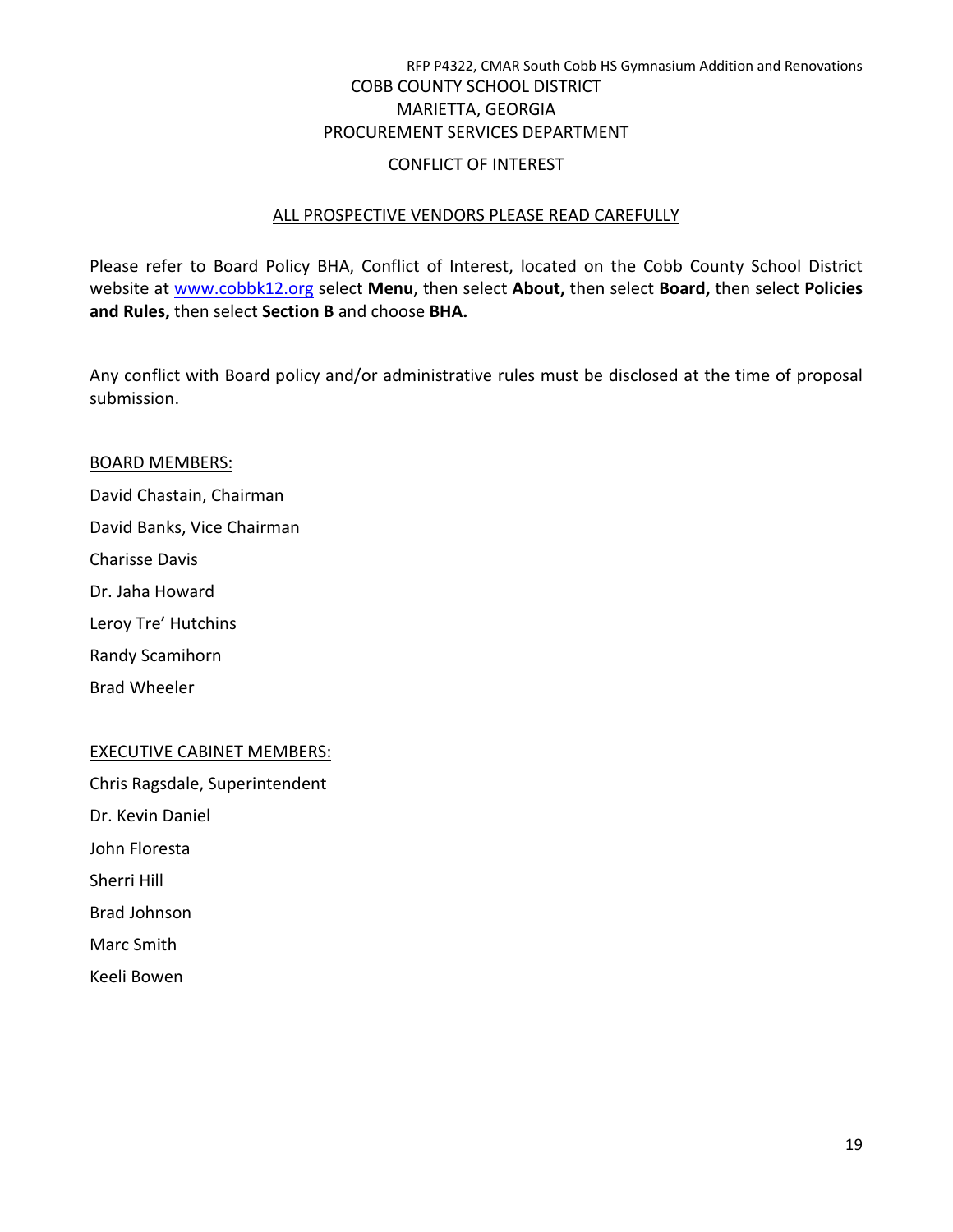# RFP P4322, CMAR South Cobb HS Gymnasium Addition and Renovations COBB COUNTY SCHOOL DISTRICT MARIETTA, GEORGIA PROCUREMENT SERVICES DEPARTMENT GEORGIA SECURITY & IMMIGRATION COMPLIANCE ACT DOCUMENTS **Determine how to comply with the GA Security & Immigration Compliance Act**

This section of the Agreement is related to the Georgia Security and Immigration Compliance Act, O.C.G.A. § 13-10-90 *et seq*. The chart below may assist the Contractor in determining which affidavit(s) must be provided as a provision of entering into this Agreement. If in doubt as to whether a document should be completed and submitted, it is recommended that the Contractor submit the

Information.

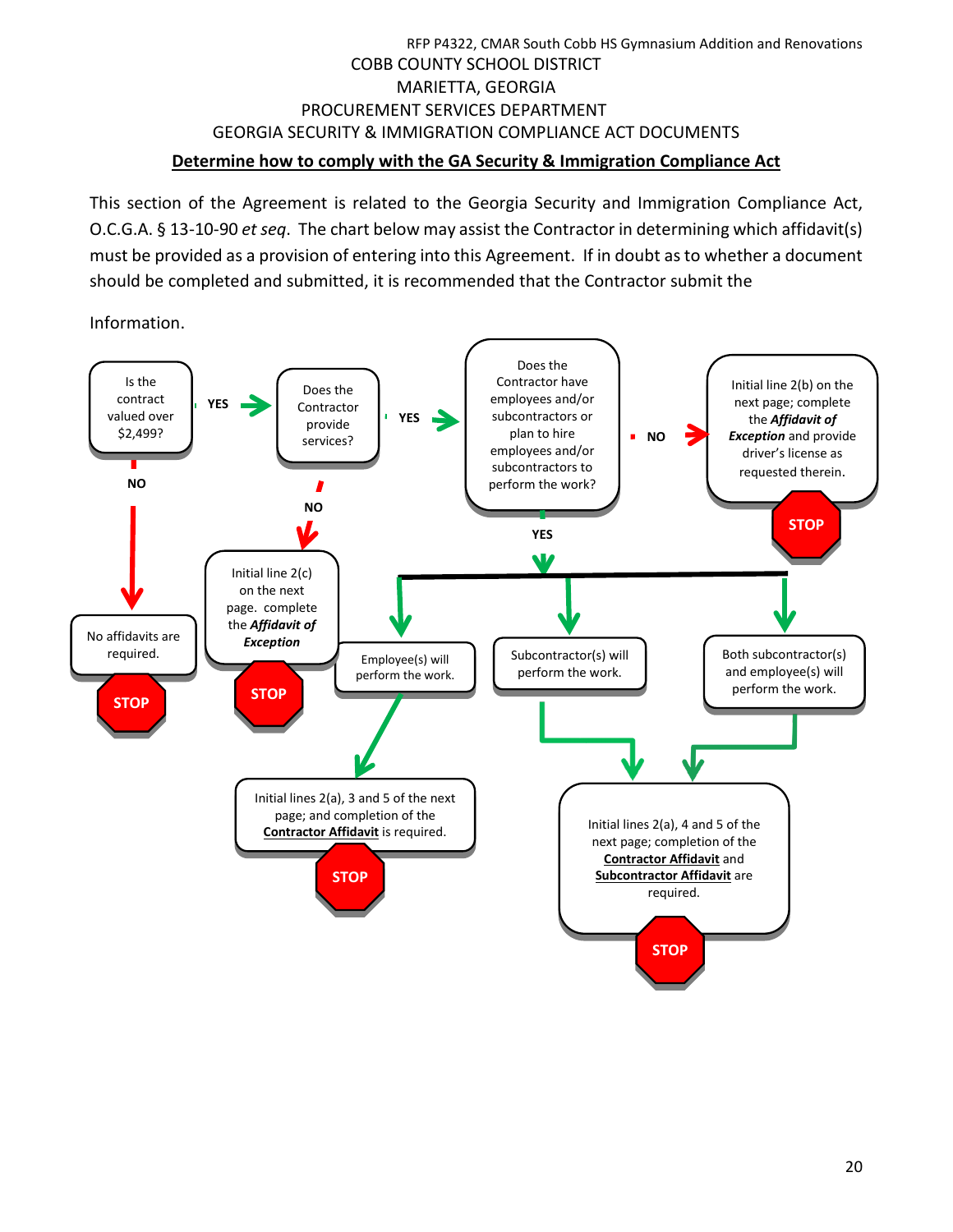# RFP P4322, CMAR South Cobb HS Gymnasium Addition and Renovations COBB COUNTY SCHOOL DISTRICT MARIETTA, GEORGIA PROCUREMENT SERVICES DEPARTMENT GEORGIA SECURITY & IMMIGRATION COMPLIANCE ACT DOCUMENTS **GEORGIA SECURITY AND IMMIGRATION COMPLIANCE ACT OF 2006, AS AMENDED BY THE ILLEGAL IMMIGRATION REFORM ACT OF 2011, OCGA 13-10-90, ET SEQ.**

#### **TO ALL PROSPECTIVE CONTRACTORS:**

**If you are providing services to the Cobb County School District, this completed document, as well as the applicable Georgia Security and Immigration Compliance forms and affidavits referenced herein must be completed, signed, notarized, and submitted with your bid, proposal, or contract.**

- 1) The Cobb County School District shall comply with the Georgia Security and Immigration Compliance Act, as amended, O.C.G.A. § 13-10-90 *et seq.*
- 2) In order to ensure compliance with the Immigration Reform and Control Act of 1986 (IRCA), P.L. 99-603 and the Georgia Security and Immigration Compliance Act of 2006, as amended by the Illegal Immigration Reform Act of 2011, O.C.G.A. § 13-10-90 *et seq.* (collectively the "Act") the contractor ("Contractor") **MUST INITIAL** the statement applicable to Contractor below:
	- (a) *(Initial here)* Contractor represents and warrants that Contractor has registered a[t https://e-verify.uscis.gov/enroll/](https://e-verify.uscis.gov/enroll/) to verify information of all new employees in order to comply with the Act; is authorized to use and uses the federal authorization program; and will continue to use the authorization program throughout the contract period. Contractor further represents, warrants and agrees that it shall execute and return any and all affidavits required by the Act and the rules and regulations issued by the Georgia Department of Labor as set forth at Rule 300-10-1-.01 *et seq. in accordance with the terms thereof*; **(Complete and submit the Contractor Affidavit and Agreement);** OR
	- (b) *(Initial here*) The Contractor is a sole proprietor with no employees, subcontractors, or sub-subcontractors, and it will not use or hire employees, subcontractors, or sub-subcontractors for any work performed for the District under the contract. **This requires submission of a Georgia driver's license or a license from an approved state. (Complete and submit the Affidavit of Exception)**; OR
	- (c) *(Initial here)* The Contractor will provide **goods only** to the District and will not render any services to the District. If your company provides goods along with ancillary services, such as maintenance, repairs, help desk support, customer support, technological support, or any other ancillary services, your company cannot file an Affidavit of Exception and must register with E-Verify. **(Complete and submit the Affidavit of Exception);** OR
	- (d) *(Initial here)* The Contractor is a foreign company and the work performed under the contract will be done in a foreign country by residents of that country. Contractor must comply with any other laws required to perform services in the United States, including but not limited to having an appropriate visa. **(Complete and submit the Affidavit of Exception)**; OR
	- (e) *(Initial here)* The Contractor is an individual who is licensed pursuant to Official Code of Georgia Title 26 or Title 43, or by the State Bar of Georgia; whose license is in good standing, and the Contractor is the individual who will be performing the services under the contract. **(Complete and submit the Affidavit of Exception)**
- 3) *(Initial here)* **Contractor will not employ or contract with any subcontractor** in connection with a covered contract unless the subcontractor is registered, is authorized to use, and uses the federal work authorization program and provides Contractor with all affidavits required by the Act and the rules and regulations issued by the Georgia Department of Labor as set forth at Rule 300-10-1-.01 *et seq.*
- 4) *(Initial here)* Contractor covenants and agrees that, *if Contractor employs or contracts with any subcontractor* in connection with the covered contract under the Act and DOL Rule 300-10-1-.02, then in such event Contractor will secure from each subcontractor at the time of the subcontract, the subcontractor's name and address, the employer identification number/taxpayer identification number applicable to the subcontractor; the date the authorization to use the federal work authorization program was granted to subcontractor; the subcontractor's attestation of the subcontractor's compliance with the Act and Georgia Department of Labor Rule 300-10-1-.2.; and the subcontractor's agreement not to contract with subcontractors unless the subcontractor is registered, authorized to use, and uses the federal work authorization program; and provides subcontractor with all affidavits required by the Act and the rules and regulations issued by the Georgia Department of Labor as set forth at Rule 300-10-1-.01 *et seq.* **(Complete and submit the Subcontractor Affidavit and Agreement)**
- 5) *(Initial here)* Contractor agrees to provide the Cobb County School District with all affidavits of compliance as required by the Act and Georgia Department of Labor Rule 300-10-1-.02, 300-10-1-.03, 300-10-1-.07 and 300-10-1-.08 within five (5) business days of its receipt of any such documents.

**Company Name:**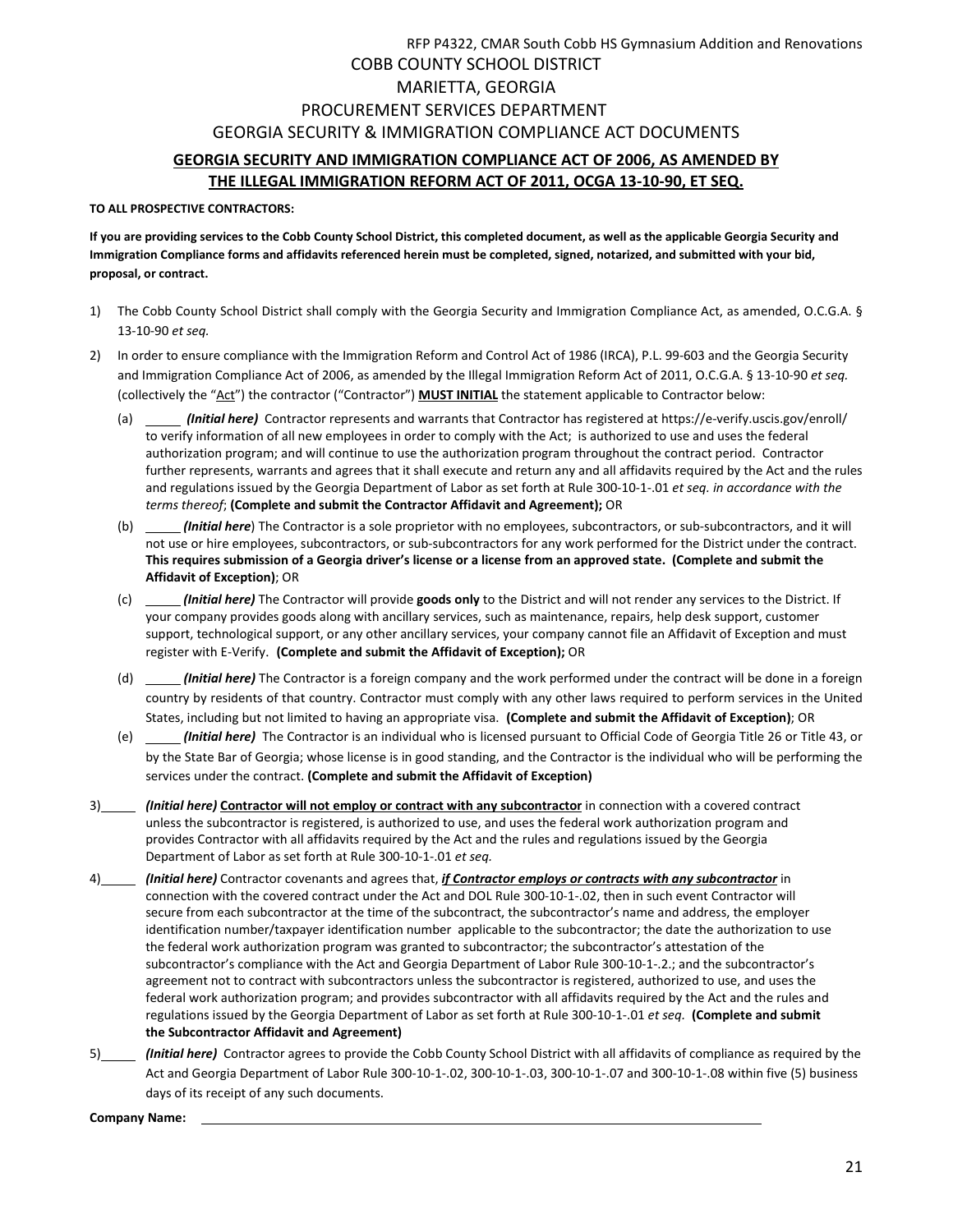# RFP P4322, CMAR South Cobb HS Gymnasium Addition and Renovations COBB COUNTY SCHOOL DISTRICT MARIETTA, GEORGIA PROCUREMENT SERVICES DEPARTMENT GEORGIA SECURITY & IMMIGRATION COMPLIANCE ACT DOCUMENTS **CONTRACTOR AFFIDAVIT PROVIDED PURSUANT TO O.C.G.A. § 13-10-91(b)(1)**

The undersigned contractor ("Contractor") executes this Affidavit to comply with O.C.G.A § 13-10-91 related to any contract to which Contractor is a party that is subject to O.C.G.A. § 13-10-91 and hereby verifies its compliance with O.C.G.A. § 13-10-91, attesting as follows:

- a) The Contractor has registered with, is authorized to use and uses the federal work authorization program commonly known as E-Verify, or any subsequent replacement program;
- b) The Contractor will continue to use the federal work authorization program throughout the contract period, including any renewal or extension thereof;
- c) The Contractor will notify public employer Cobb County School District in the event the Contractor ceases to utilize the federal work authorization program during the contract period, including renewals or extensions thereof;
- d) The Contractor understands that ceasing to utilize the federal work authorization program constitutes a material breach of contract;
- e) The Contractor will contract for the performance of services in satisfaction of such contract only with subcontractors who present an affidavit to the Contractor with the information required by O.C.G.A. § 13-10-91(a), (b), and (c);
- f) The Contractor acknowledges and agrees that this Affidavit shall be incorporated into any contract(s) subject to the provisions of O.C.G.A. § 13-10- 91 for the project listed below to which Contractor is a party after the date hereof without further action or consent by Contractor; and
- g) Contractor acknowledges its responsibility to submit copies of any affidavits, drivers' licenses, and identification cards required pursuant to O.C.G.A. § 13-10-91 to public employer Cobb County School District within five (5) business days of receipt.

**Federal Work Authorization**

| (4 to 7 Digit Number)                                                             | <b>User Identification Number</b> |                             |                                                                                                                                                                                                                               |                                                                                                                  |  |
|-----------------------------------------------------------------------------------|-----------------------------------|-----------------------------|-------------------------------------------------------------------------------------------------------------------------------------------------------------------------------------------------------------------------------|------------------------------------------------------------------------------------------------------------------|--|
|                                                                                   | <b>Date of Authorization</b>      |                             |                                                                                                                                                                                                                               | and the control of the control of the control of the control of the control of the control of the control of the |  |
|                                                                                   | <b>Contractor/Company Name</b>    |                             |                                                                                                                                                                                                                               |                                                                                                                  |  |
| <b>Email Address</b>                                                              |                                   |                             |                                                                                                                                                                                                                               |                                                                                                                  |  |
|                                                                                   | <b>Telephone Number</b>           |                             | the control of the control of the control of the control of the control of the control of the control of the control of the control of the control of the control of the control of the control of the control of the control |                                                                                                                  |  |
|                                                                                   | Name of Public Employer           | Cobb County School District |                                                                                                                                                                                                                               |                                                                                                                  |  |
| I hereby declare under penalty of perjury that the foregoing is true and correct. |                                   |                             |                                                                                                                                                                                                                               |                                                                                                                  |  |
|                                                                                   |                                   |                             |                                                                                                                                                                                                                               |                                                                                                                  |  |
| Signature of Authorized Officer or Agent                                          |                                   |                             |                                                                                                                                                                                                                               |                                                                                                                  |  |
| Printed Name of Authorized Officer or Agent                                       |                                   |                             |                                                                                                                                                                                                                               | Title of Authorized Officer or Agent                                                                             |  |
| <b>NOTARY INFORMATION</b>                                                         |                                   |                             |                                                                                                                                                                                                                               | <b>Affix Notarial Seal Here</b>                                                                                  |  |
|                                                                                   |                                   |                             |                                                                                                                                                                                                                               |                                                                                                                  |  |
|                                                                                   |                                   |                             |                                                                                                                                                                                                                               |                                                                                                                  |  |
| Notary Public Signature                                                           |                                   |                             |                                                                                                                                                                                                                               |                                                                                                                  |  |
|                                                                                   |                                   |                             |                                                                                                                                                                                                                               |                                                                                                                  |  |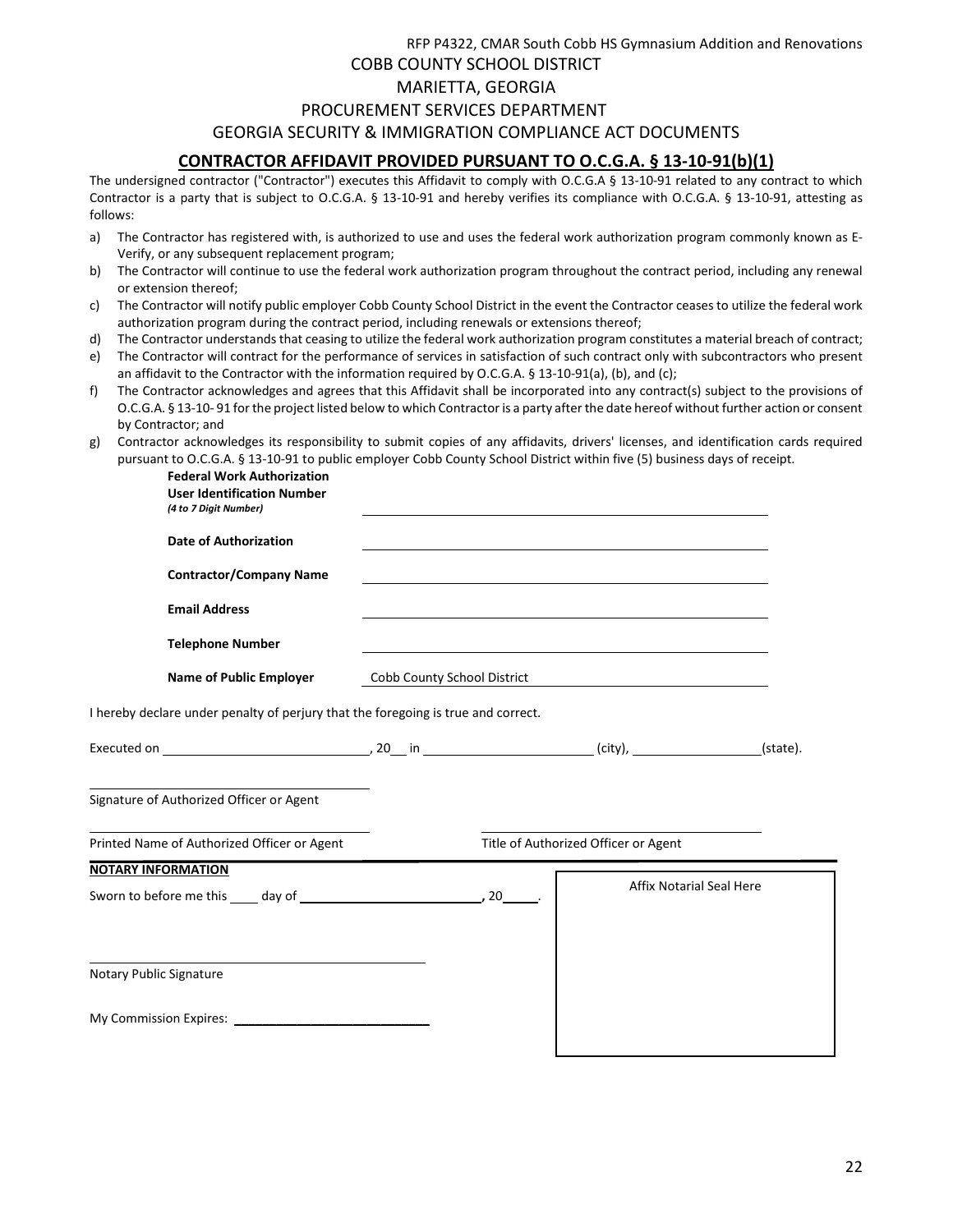| SUBCONTRACTOR AFFIDAVIT PURSUANT TO O.C.G.A. § 13-10-91(b)(3)    |
|------------------------------------------------------------------|
| GEORGIA SECURITY & IMMIGRATION COMPLIANCE ACT DOCUMENTS          |
| PROCUREMENT SERVICES DEPARTMENT                                  |
| MARIETTA, GEORGIA                                                |
| <b>COBB COUNTY SCHOOL DISTRICT</b>                               |
| RFP P4322, CMAR South Cobb HS Gymnasium Addition and Renovations |

By executing this affidavit, the undersigned subcontractor verifies its compliance with O.C.G.A. § 13-10-91, stating affirmatively that the individual, firm or corporation which is engaged in the physical performance of services under a contract with (name of contractor) on behalf of public employer Cobb County School District, has registered with, is authorized to use and uses the federal work authorization program commonly known as E-Verify, or any subsequent replacement program, in accordance with the applicable provisions and deadlines established in O.C.G.A. § 13-10-91. Furthermore, the undersigned subcontractor covenants that it will continue to use the federal work authorization program throughout the contract period, that the undersigned subcontractor will contract for the physical performance of services in the performance of such contract only with sub-subcontractors who present an affidavit to the subcontractor with the information required by O.C.G.A. § 13-10-91(b), and that the subcontractor shall forward notice of receipt of any sub-subcontractor's affidavit to the contractor and School District, together with a copy of such affidavit, within five (5) business days of its receipt of the same. If the undersigned subcontractor receives notice that a sub-subcontractor has received an affidavit from any other contracted sub-subcontractor, the undersigned subcontractor must forward, within five (5) business days of receipt, a copy of the notice, together with copies of such affidavits, to the contractor.

Subcontractor hereby attests that its federal work authorization user identification number and date of authorization are as follows:

| <b>Federal Work Authorization</b><br><b>User Identification Number</b><br>(4 to 7 Digit Number) |                             |                                      |          |
|-------------------------------------------------------------------------------------------------|-----------------------------|--------------------------------------|----------|
| <b>Date of Authorization</b>                                                                    |                             |                                      |          |
| <b>Name of Subcontractor</b>                                                                    |                             |                                      |          |
| <b>Email Address</b>                                                                            |                             |                                      |          |
| <b>Telephone Number</b>                                                                         |                             |                                      |          |
| <b>Name of Public Employer</b>                                                                  | Cobb County School District |                                      |          |
| I hereby declare under penalty of perjury that the foregoing is true and correct.               |                             |                                      |          |
|                                                                                                 |                             |                                      | (state). |
| Signature of Authorized Officer or Agent                                                        |                             |                                      |          |
| Printed Name of Authorized Officer or Agent                                                     |                             | Title of Authorized Officer or Agent |          |
| <b>NOTARY INFORMATION</b>                                                                       |                             | <b>Affix Notarial Seal Here</b>      |          |
|                                                                                                 |                             |                                      |          |
|                                                                                                 |                             |                                      |          |
| Notary Public Signature                                                                         |                             |                                      |          |
|                                                                                                 |                             |                                      |          |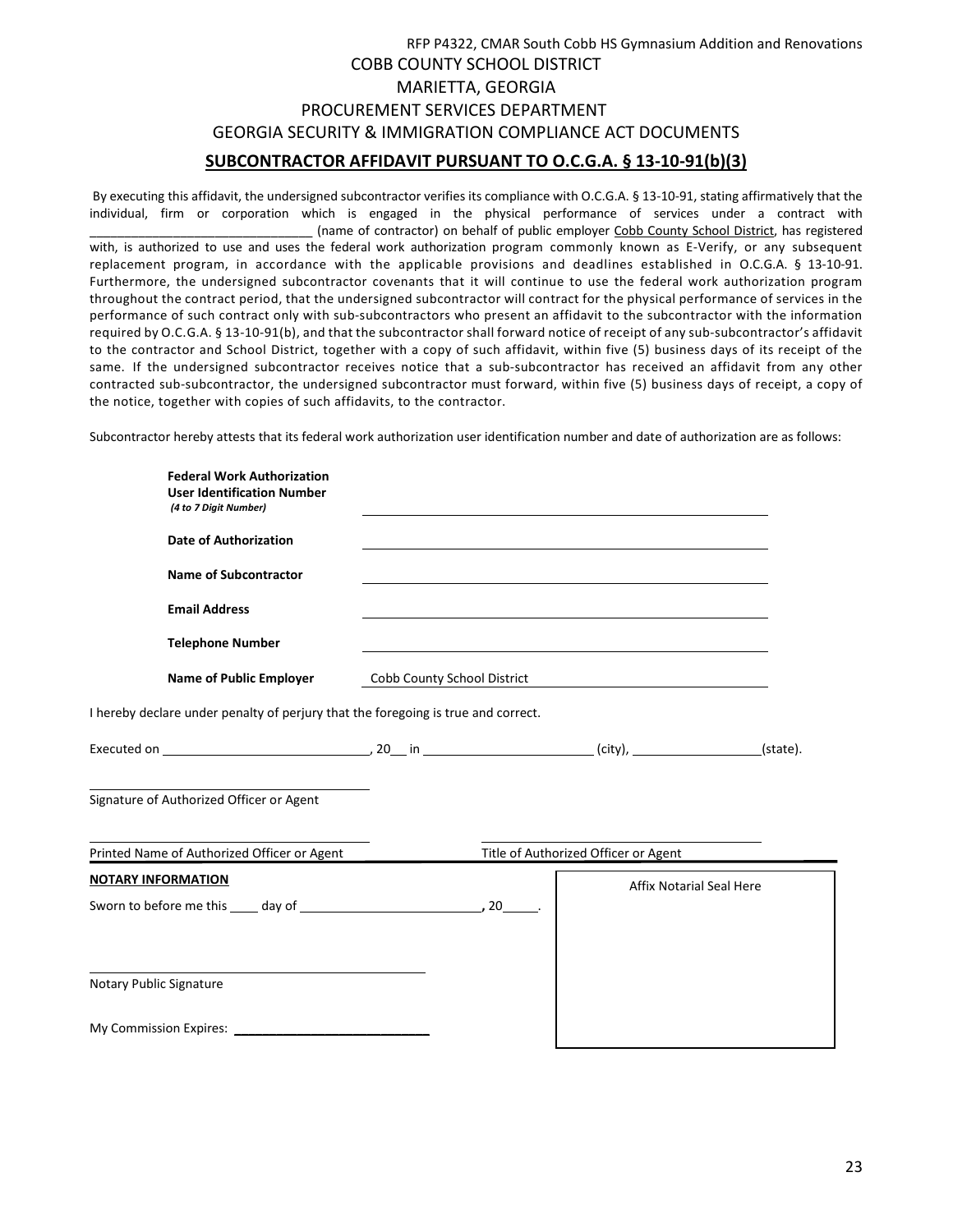# RFP P4322, CMAR South Cobb HS Gymnasium Addition and Renovations COBB COUNTY SCHOOL DISTRICT MARIETTA, GEORGIA PROCUREMENT SERVICES DEPARTMENT GEORGIA SECURITY & IMMIGRATION COMPLIANCE ACT DOCUMENTS

## **AFFIDAVIT OF EXCEPTION PURSUANT TO O.C.G.A. § 13-10-91(b)(5)**

The undersigned, in connection with a proposed contract or subcontract with the Cobb County School District (the "School District") for the physical performance of service in the State of Georgia (the "Contract"), hereby affirms and certifies under penalties of perjury that:

- (a) I am a sole proprietor.
- (b) I do not employ any other persons.
- (c) I do not intend to hire any employees to perform the Contract.
- (d) A true, correct and complete copy of my state issued driver's license or state issued identification card is attached hereto.
- (e) If at any time hereafter I determine that I will need to hire employees to satisfy or complete the physical performance of services under the Contract, then *before* hiring any employees, I will:
	- (i.) Immediately notify the School District and all higher tier contractors (if any) in writing; and
	- (ii.) Register with, participate in and use, a federal work authorization program operated by the United States Department of Homeland Security or any equivalent federal work authorization program operated by the United States Department of Homeland Security to verify information of newly hired employees, pursuant to the Immigration Reform and Control Act of 1986, P.L. 99-603, in accordance with the applicability provisions and deadlines established in O.C.G.A. § 13- 10-90; and
	- (iii.) Provide the School District with all affidavits required by O.C.G.A. § 13-10-90 *et seq*. and Georgia Department of Labor Rule 300-10-1-.01 *et seq*.; OR
- (f) The Contractor will provide **goods only** to the District and will not render any services to the District. If your company provides goods along with ancillary services, such as maintenance, repairs, help desk support, customer support, technological support, or any other ancillary services, your company cannot file an Affidavit of Exception and must register with E-Verify**;** OR
- (g) The Contractor is a foreign company, and the work performed under the contract will be done in a foreign country by residents of that country; OR
- (h) The Contractor is an individual who is licensed pursuant to Official Code of Georgia Title 26 or Title 43, or by the State Bar of Georgia; whose license is in good standing, and the Contractor is the individual who will be performing the services under the contract.

Print Company Name / Name of Sole Proprietor

BY: Signature of Authorized Officer/Agent of Company/Sole Proprietor Date

| BY: Signature of Authorized Officer/Agent of Company/Sole Proprietor<br>Dale |      |                          |  |
|------------------------------------------------------------------------------|------|--------------------------|--|
| <b>NOTARY INFORMATION</b>                                                    | , 20 | Affix Notarial Seal Here |  |
|                                                                              |      |                          |  |
|                                                                              |      |                          |  |
| Notary Public Signature                                                      |      |                          |  |
| My Commission Expires: __________                                            |      |                          |  |

 $24$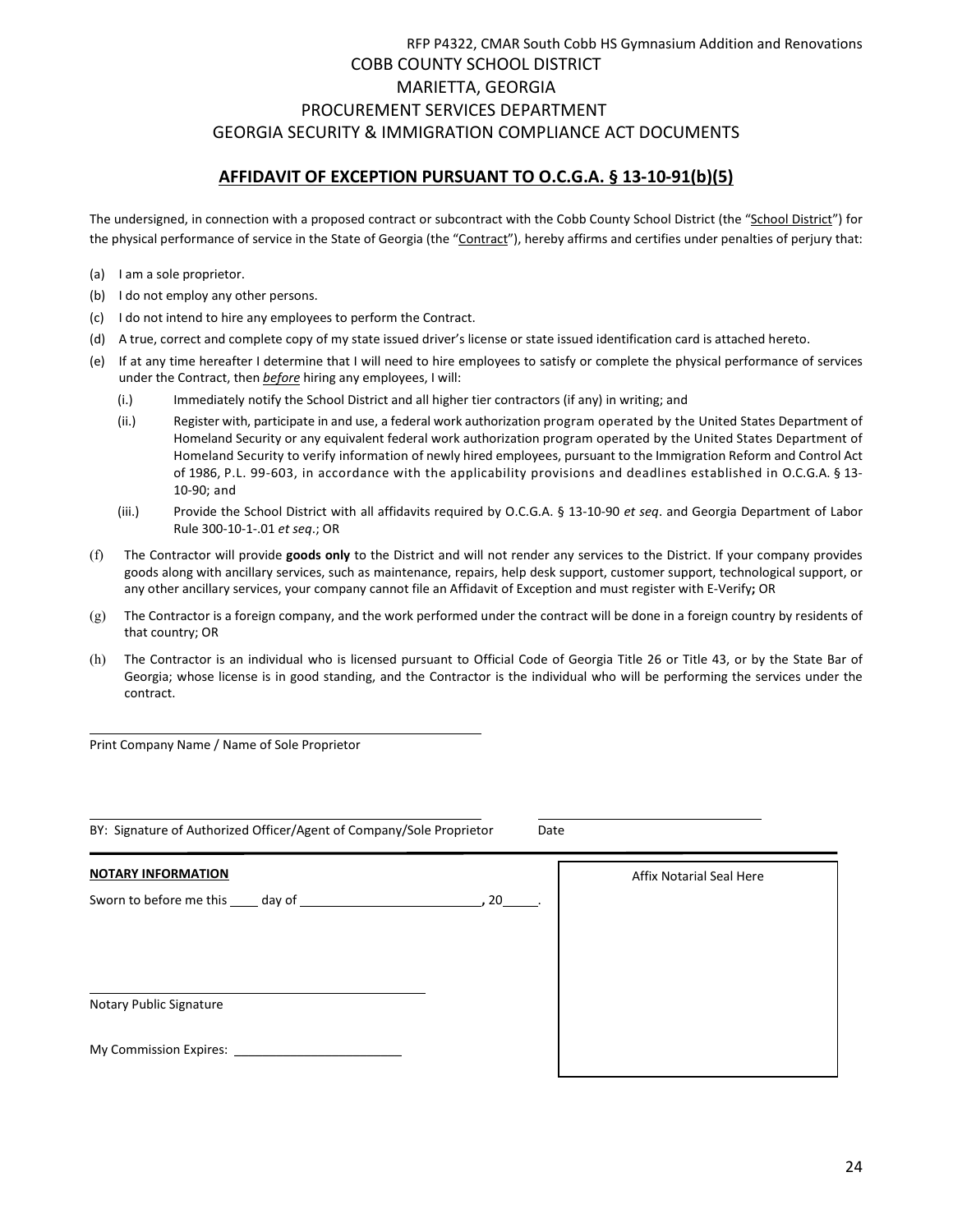#### **NON-COLLUSION AFFIDAVIT**

| 1.01 | GENERAL                    |                                                                                                                                                                                                                                                                                                                                                                                                                                                                                                                                                                                                                                                                                                                                                                                                                                                                                                                                                                                                                                                                                                                                                                                                                    |                           |                     |                               |
|------|----------------------------|--------------------------------------------------------------------------------------------------------------------------------------------------------------------------------------------------------------------------------------------------------------------------------------------------------------------------------------------------------------------------------------------------------------------------------------------------------------------------------------------------------------------------------------------------------------------------------------------------------------------------------------------------------------------------------------------------------------------------------------------------------------------------------------------------------------------------------------------------------------------------------------------------------------------------------------------------------------------------------------------------------------------------------------------------------------------------------------------------------------------------------------------------------------------------------------------------------------------|---------------------------|---------------------|-------------------------------|
|      | А.                         | The Non-Collusion Affidavit shall be executed by offeror and submitted with the proposal.                                                                                                                                                                                                                                                                                                                                                                                                                                                                                                                                                                                                                                                                                                                                                                                                                                                                                                                                                                                                                                                                                                                          |                           |                     |                               |
|      | В.                         | Failure to submit this affidavit, filled out and signed in its entirety, shall result in the proposal being deemed<br>non-responsive.                                                                                                                                                                                                                                                                                                                                                                                                                                                                                                                                                                                                                                                                                                                                                                                                                                                                                                                                                                                                                                                                              |                           |                     |                               |
|      | State of Georgia           |                                                                                                                                                                                                                                                                                                                                                                                                                                                                                                                                                                                                                                                                                                                                                                                                                                                                                                                                                                                                                                                                                                                                                                                                                    |                           |                     |                               |
|      |                            | County of Samuel County of Samuel County of Samuel County of Samuel County of Samuel County of Samuel County of Samuel County of Samuel County of Samuel County of Samuel County of Samuel County of Samuel County of Samuel C                                                                                                                                                                                                                                                                                                                                                                                                                                                                                                                                                                                                                                                                                                                                                                                                                                                                                                                                                                                     |                           |                     |                               |
|      |                            | being first duly sworn, deposes and says that he or she is the                                                                                                                                                                                                                                                                                                                                                                                                                                                                                                                                                                                                                                                                                                                                                                                                                                                                                                                                                                                                                                                                                                                                                     |                           |                     |                               |
|      |                            | (Name of person signing Offer)                                                                                                                                                                                                                                                                                                                                                                                                                                                                                                                                                                                                                                                                                                                                                                                                                                                                                                                                                                                                                                                                                                                                                                                     |                           |                     |                               |
|      |                            |                                                                                                                                                                                                                                                                                                                                                                                                                                                                                                                                                                                                                                                                                                                                                                                                                                                                                                                                                                                                                                                                                                                                                                                                                    |                           |                     |                               |
|      |                            | making the (Title of Signer)                                                                                                                                                                                                                                                                                                                                                                                                                                                                                                                                                                                                                                                                                                                                                                                                                                                                                                                                                                                                                                                                                                                                                                                       | (Company name of Offeror) |                     |                               |
|      | a collusive or sham offer. | or agreed with any offeror or anyone else to put in a sham offer, or anyone shall refrain from proposing; that the offeror has not in<br>any manner, directly or indirectly, sought by agreement, communication, or conference with anyone to fix the price of the offeror<br>or any other offeror, or to fix any overhead, profit, or cost element of the proposal price, or of that any other offeror, or to secure any<br>advantage against the public body awarding the contract of anyone interested in the proposed contract; that all statements<br>contained in the proposal are true; and, further, the offeror has not, directly or indirectly, submitted his or her proposal price or any<br>breakdown thereof, or the contents thereof, or divulged information or data relative thereto, or paid, and will not pay, any fee to<br>any corporation, partnership, company association, organization, offer depository, or to any member or agent thereof to effectuate<br>Offeror Name and the state of the state of the state of the state of the state of the state of the state of the state of the state of the state of the state of the state of the state of the state of the state of the state |                           |                     |                               |
|      |                            |                                                                                                                                                                                                                                                                                                                                                                                                                                                                                                                                                                                                                                                                                                                                                                                                                                                                                                                                                                                                                                                                                                                                                                                                                    |                           |                     |                               |
|      |                            |                                                                                                                                                                                                                                                                                                                                                                                                                                                                                                                                                                                                                                                                                                                                                                                                                                                                                                                                                                                                                                                                                                                                                                                                                    |                           |                     | Check One:                    |
|      |                            |                                                                                                                                                                                                                                                                                                                                                                                                                                                                                                                                                                                                                                                                                                                                                                                                                                                                                                                                                                                                                                                                                                                                                                                                                    |                           |                     | Sole Ownership<br>Partnership |
|      |                            |                                                                                                                                                                                                                                                                                                                                                                                                                                                                                                                                                                                                                                                                                                                                                                                                                                                                                                                                                                                                                                                                                                                                                                                                                    |                           |                     | Corporation                   |
|      |                            |                                                                                                                                                                                                                                                                                                                                                                                                                                                                                                                                                                                                                                                                                                                                                                                                                                                                                                                                                                                                                                                                                                                                                                                                                    |                           | $Phone(\_)$         |                               |
|      |                            |                                                                                                                                                                                                                                                                                                                                                                                                                                                                                                                                                                                                                                                                                                                                                                                                                                                                                                                                                                                                                                                                                                                                                                                                                    |                           |                     |                               |
|      |                            | "The signature below binds offeror to all the stated conditions and offeror certifies under penalty of perjury under the laws of the<br>State of Georgia the foregoing is true and correct."                                                                                                                                                                                                                                                                                                                                                                                                                                                                                                                                                                                                                                                                                                                                                                                                                                                                                                                                                                                                                       |                           |                     |                               |
|      |                            | By                                                                                                                                                                                                                                                                                                                                                                                                                                                                                                                                                                                                                                                                                                                                                                                                                                                                                                                                                                                                                                                                                                                                                                                                                 |                           |                     |                               |
|      |                            | Print Name                                                                                                                                                                                                                                                                                                                                                                                                                                                                                                                                                                                                                                                                                                                                                                                                                                                                                                                                                                                                                                                                                                                                                                                                         |                           | Signature and Title |                               |
|      |                            | (Affidavit shall be signed in cursive by offeror or an authorized representative of offeror. Do not type or use rubber stamp.)                                                                                                                                                                                                                                                                                                                                                                                                                                                                                                                                                                                                                                                                                                                                                                                                                                                                                                                                                                                                                                                                                     |                           |                     |                               |
|      |                            | (THIS DOCUMENT CANNOT BE ALTERED, MODIFIED, OR CHANGED.)                                                                                                                                                                                                                                                                                                                                                                                                                                                                                                                                                                                                                                                                                                                                                                                                                                                                                                                                                                                                                                                                                                                                                           |                           |                     |                               |

**(THIS DOCUMENT CANNOT BE ALTERED, MODIFIED, OR CHANGED.) [Failure to submit this form shall render the proposal (non-responsive]**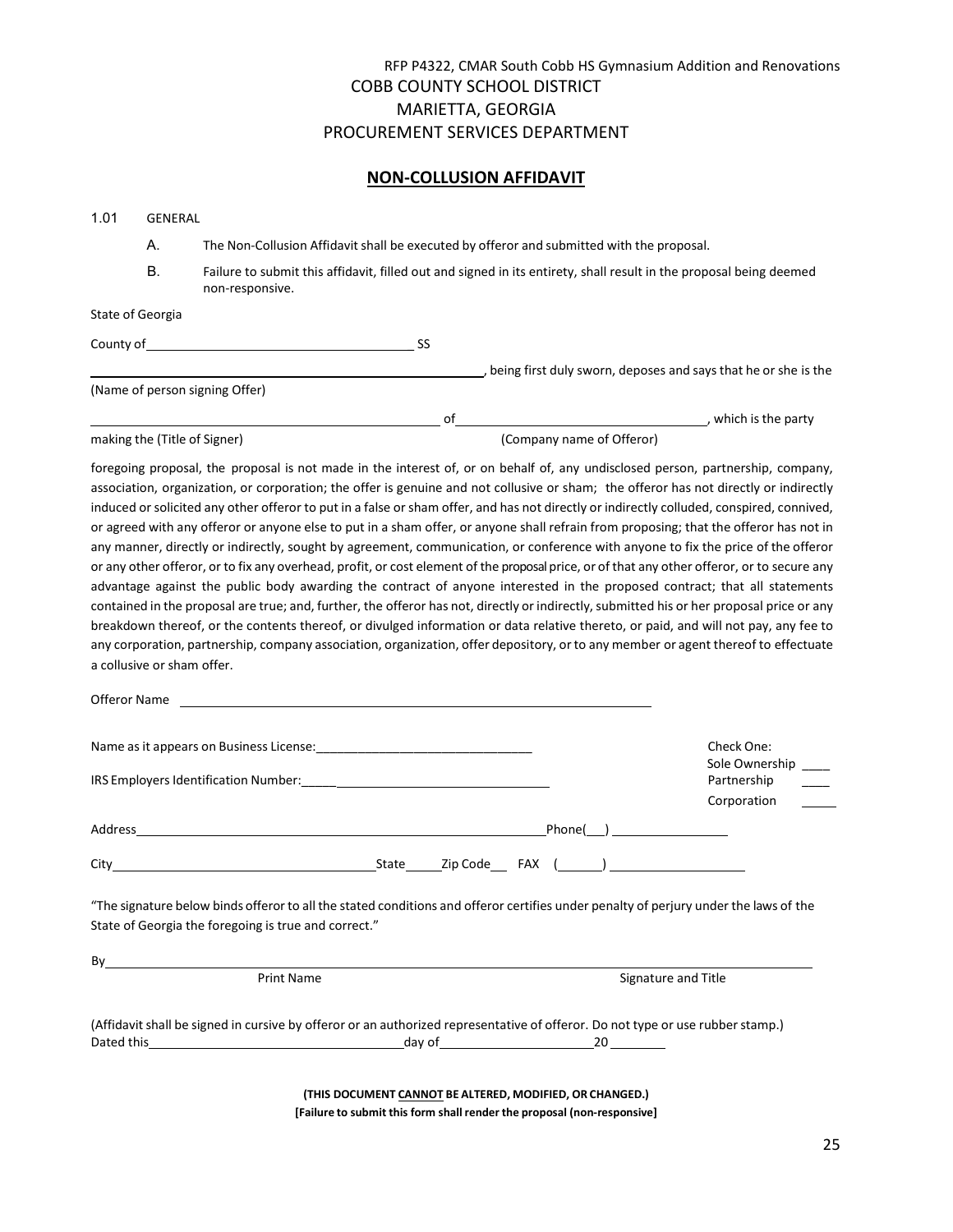#### **ACKNOWLEDGEMENT AND AGREEMENT**

**Request for Proposal P4322, CMAR for South Cobb HS Gymnasium Addition and Renovations"**

**This acknowledgement and agreement must be properly signed and submitted with your proposal. The acknowledgement becomes a part of your proposal and without it your proposal is not complete and will be subject to rejection.**

I, the undersigned, have carefully examined and fully understand both the CCSD General Terms and Conditions and this solicitation in their entirety and agree to conform with every requirement. I certify that I am authorized to sign this proposal for the vendor. I further acknowledge that failure to prepare, submit, or execute this proposal in the exact manner requested will be just cause to reject any or all of my proposal submission.

Withdrawals, cancellations, etc., will not be accepted unless authorization is given by the Director of Procurement Services. In the event my company fails to comply, my company may be removed from the vendors' list.

Failure to respond using the most recent forms/information posted to the CCSD Current Solicitations website may be cause for rejection. It is my company's responsibility to check the CCSD Current Solicitations website for any addenda, responses to vendor questions, or other communications, which may be necessary during the solicitation period. I acknowledge and incorporate each applicable Addendum number listed below in my company's response:

Check all that apply: Addendum No. 1 \_\_\_\_\_, Addendum No. 2 \_\_\_\_\_, Addendum No. 3 \_\_\_\_\_ Addendum No. 4 \_\_\_\_\_\_, No Addenda\_\_\_\_\_\_

#### **Prices must remain firm as specified on the award notification letter.**

| Company Name                                                                                | Company Representative's Name (type or print)      |
|---------------------------------------------------------------------------------------------|----------------------------------------------------|
| <b>Address</b>                                                                              | Representative's Signature (must be signed in ink) |
| City, State, and Zip Code                                                                   | E-Mail Address                                     |
| Date                                                                                        | Telephone Number and Extension                     |
| Terms (Net 30 days unless early payment discount<br>is submitted and accepted by the CCSD.) | <b>Fax Number</b>                                  |

**Signing the Acknowledgement and Agreement affirms that the original Request for Proposal document has not been altered in any way.**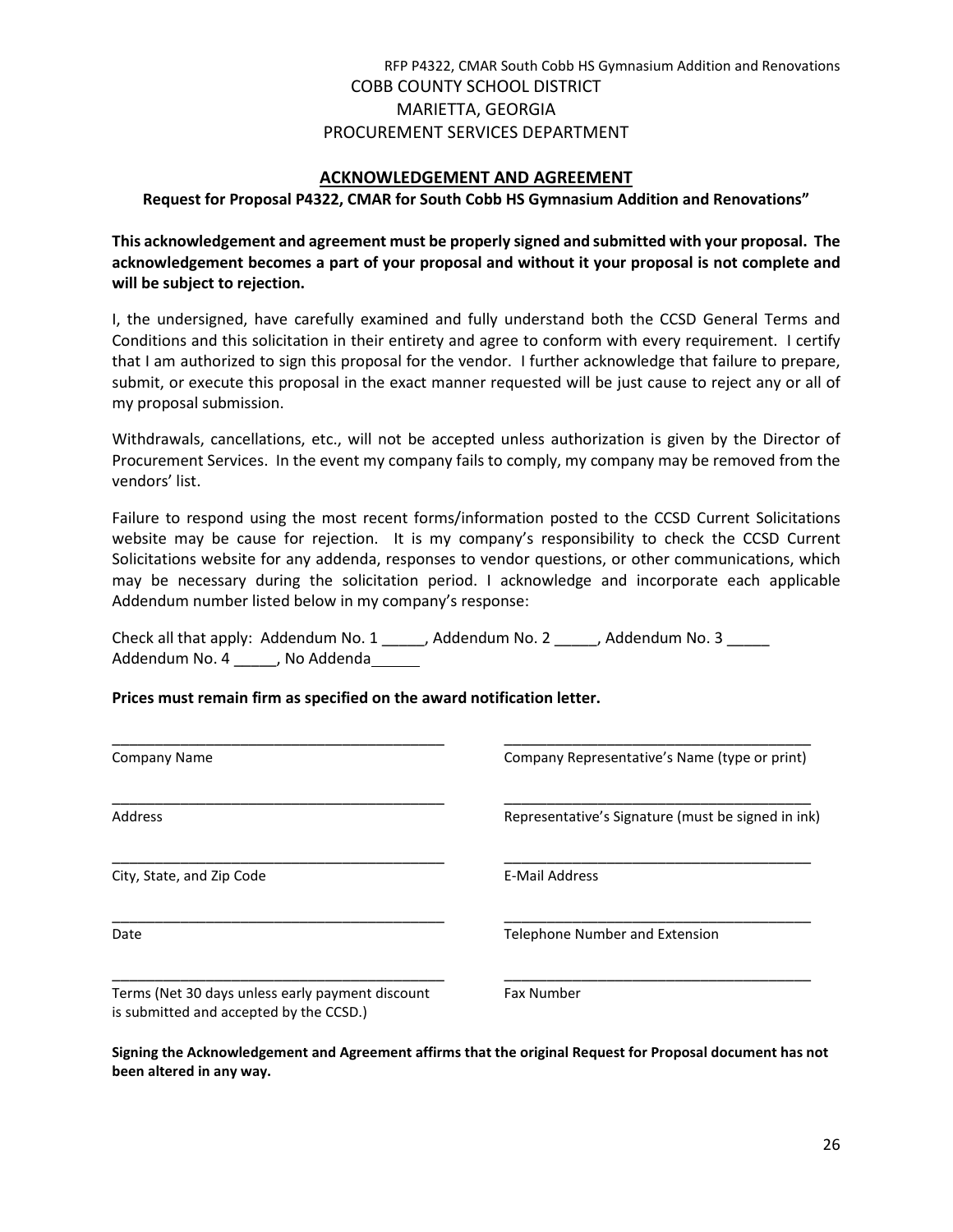# **COST PROPOSAL FORM** *(Submit in separate, sealed envelope.)*

**Pricing must be submitted on the form(s) below.** 

| Item#          | <b>Description</b>                                                                                           | Costs |
|----------------|--------------------------------------------------------------------------------------------------------------|-------|
| $\mathbf{1}$   | Preconstruction Services Phase Fee (lump sum)                                                                |       |
| $\overline{2}$ | CM Construction Phase Fee (proposed CM<br>construction phase fee as a percentage (%) of the<br>Cost of Work) |       |

Contractor Name:

Address:

State of Georgia GC License Number:

<u> 1980 - Johann Barn, amerikan bestemanns eta biztanleria (h. 1980).</u>

*Authorized Individual Name & Title*

*Signature*

*Date*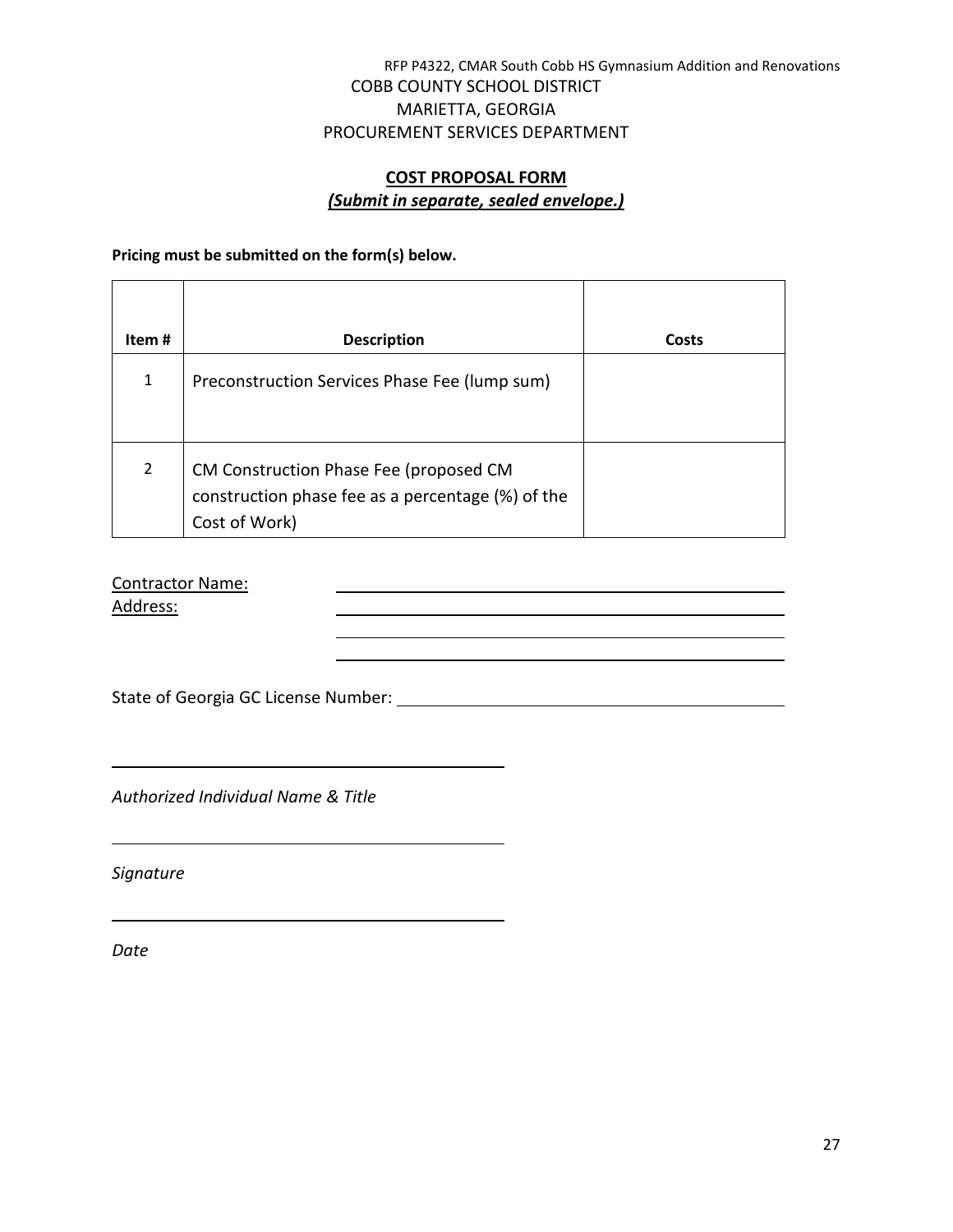#### **"NO RESPONSE" REPLY FORM**

It is CCSD's desire to notify all potential contractors; however, we do not want to send notifications to those contractors who may no longer be interested in participating in the CCSD solicitation process.

If you choose not to respond to this RFP, please complete this form and return via email to **[wendy.bell@cobbk12.org](mailto:wendy.bell@cobbk12.org)**

Thank you for your cooperation.

# "NO RESPONSE" REPLY FORM: "**RFP P4322, Construction Manager at Risk for South Cobb High School Gymnasium Addition and Renovations"**

I hereby submit a "NO RESPONSE" to this RFP for the reason(s) checked below:

| 1. Specifications were unclear or restrictive.        | 7. Do not offer the goods or services<br>requested. |
|-------------------------------------------------------|-----------------------------------------------------|
| 2. Could not meet bonding requirements.               | 8. Cannot supply at this time.                      |
| 3. Our schedule will not permit us to<br>respond.     | 9. Cannot meet delivery schedule.                   |
| 4. Terms & Conditions were unclear or<br>restrictive. | 10. Other/Remarks:                                  |
| 5. Could not meet specifications.                     |                                                     |
| 6. Could not meet insurance requirements.             |                                                     |

I wish to remain on CCSD's vendor list for these goods/services: Yes \_\_\_\_\_\_ No \_\_\_\_\_\_

Company Name Company Representative Name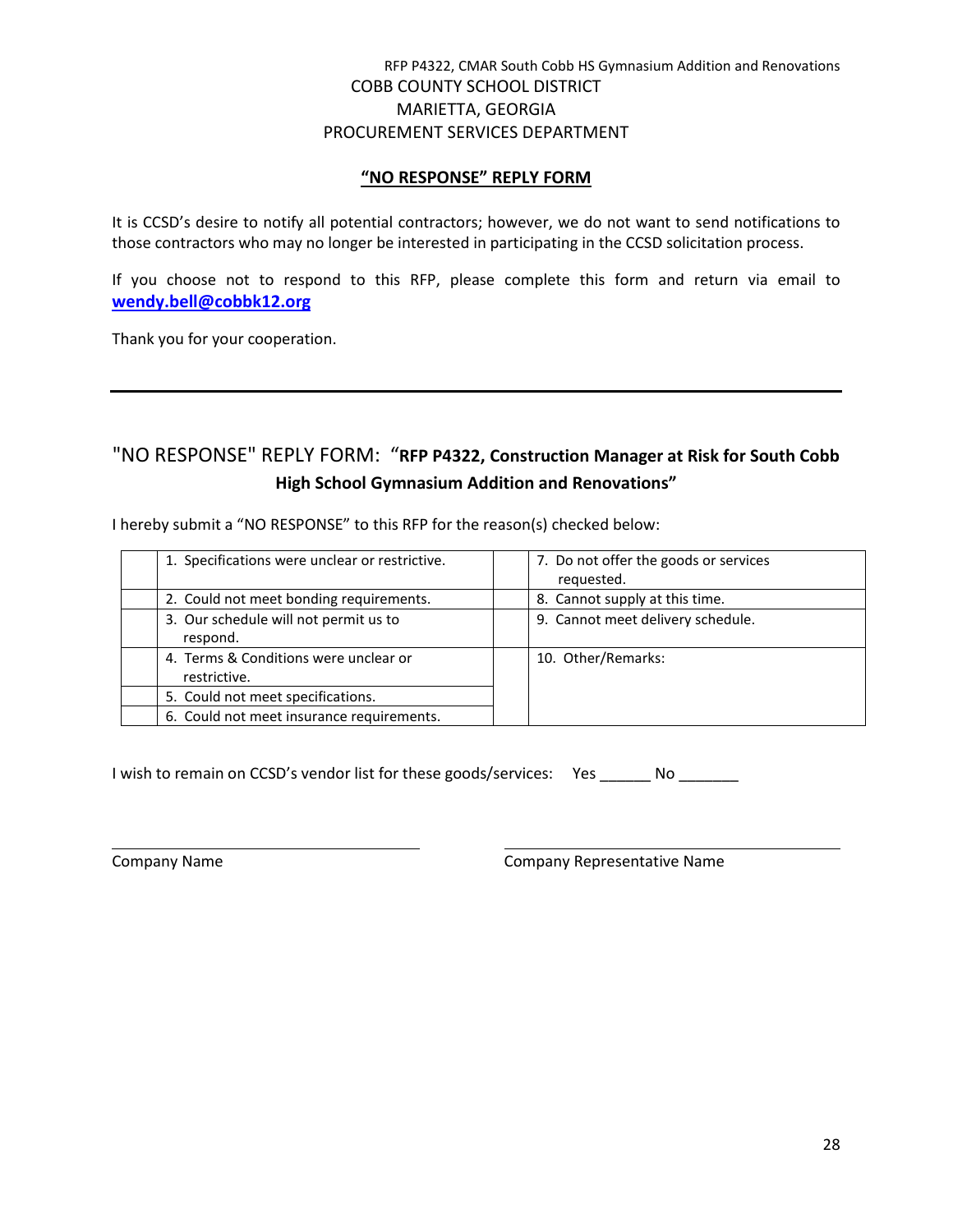# **RFP CHECKLIST**

# **RFP P4322, Construction Manager at Risk for South Cobb High School Gymnasium Addition and Renovations**

*We encourage you to save paper. It is not necessary to return this entire document with your response. Please return only the relevant pages on which your company has included a response.*

This checklist is intended to aid in preparation and submission of contractor's response. It may not be all-inclusive. Responsibility rests upon the contractor to ensure all information requested within this document is provided.

- $\Box$  Submitted required number of copies plus an original of the Non-Cost Proposal Information
- **Submitted response in electronic format via USB flash drive or CD.**
- $\Box$  Submitted Vendor Questionnaire
- $\Box$  IRS W-9 Form
- $\Box$  Submitted Vendor Reference Form
- $\Box$  Submitted Applicable Georgia Security and Immigration Compliance Act OCGA 13-10-90 documents -- signed by an authorized company representative
- $\Box$  Submitted Non-Collusion Affidavit signed by an authorized company representative
- $\Box$  Submitted Acknowledgement and Agreement signed by an authorized company representative
- $\Box$  Submitted Bid Bond (A.I.A. Document A310) with Certificate of Power of Attorney
- $\Box$  Submitted Cost Proposal Form
- $\square$  Submitted Response to Special Terms & Conditions Section 6.0